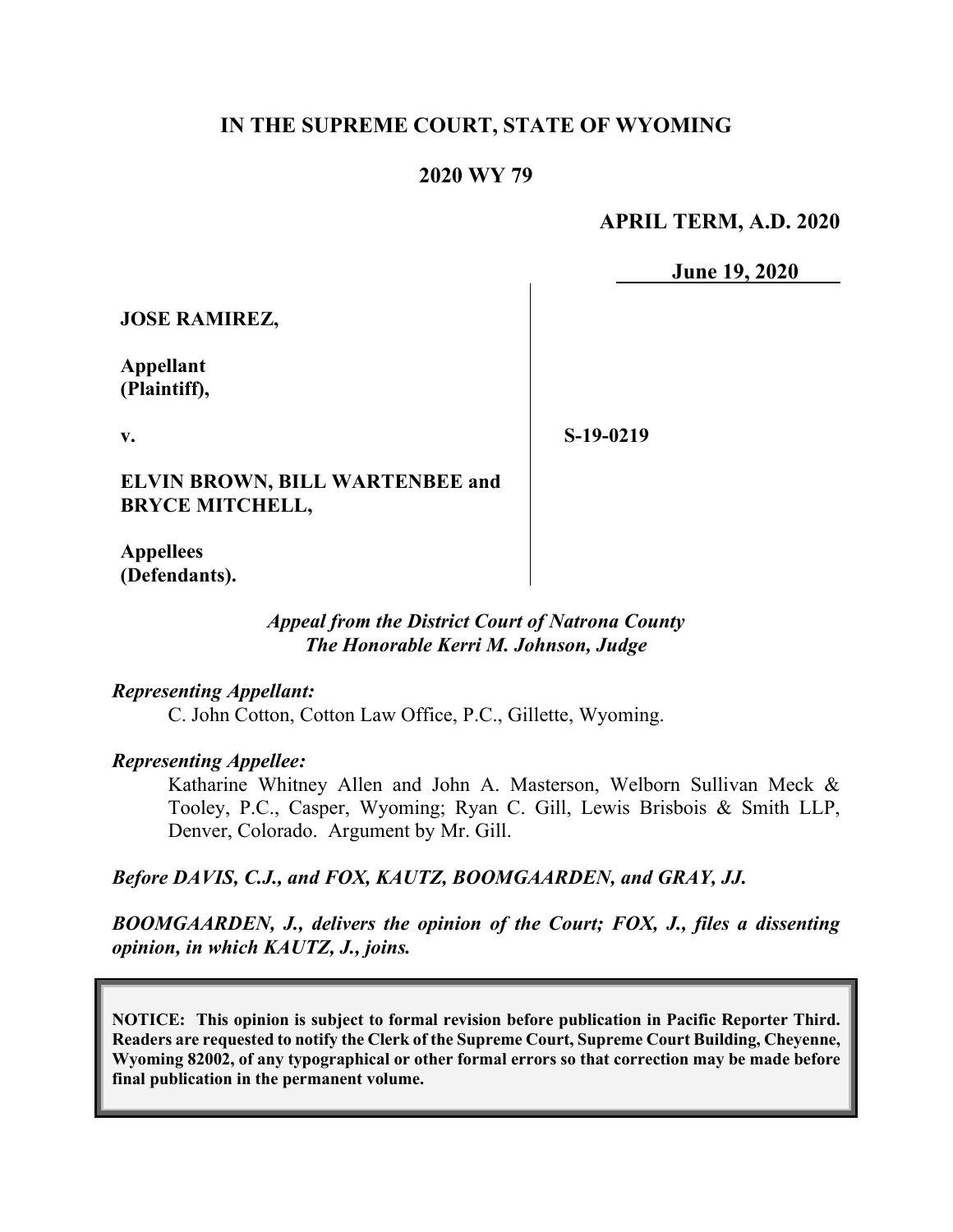#### **BOOMGAARDEN, Justice.**

[¶1] Jose Ramirez sustained serious injuries when his hand and arm became entangled in a pipe-straightening machine known as the "spin-straightener" at National Oilwell Varco's Tuboscope facility in Casper, Wyoming. Mr. Ramirez sued his co-employee supervisors—Elvin Brown, Bill Wartenbee, and Bryce Mitchell—claiming they were liable for his injuries pursuant to Wyo. Stat. Ann. § 27-14-104(a) of the Worker's Compensation Act because they "intentionally act[ed] to cause physical harm or injury[.]" The district court granted summary judgment to the co-employee supervisors and Mr. Ramirez appealed. We affirm in part, reverse in part, and remand for trial on Mr. Ramirez's claim against Mr. Mitchell.

#### *ISSUE*

[¶2] Did the district court err when it granted summary judgment to the co-employee supervisors?

#### *FACTS*

[¶3] National Oilwell Varco's Tuboscope facility inspected and repaired oil field tubing. Mr. Ramirez began working for Tuboscope in April 2013 and continued working there until his injury in January 2017. During all relevant time periods, Mr. Brown was the facility's operations manager, Mr. Wartenbee was the regional Health, Safety, and Environment Representative, and Mr. Mitchell was the facility's shop foreman.

[¶4] By January 2017, Mr. Ramirez "operated quite a few different pieces of equipment in [the] shop," including the spin-straightener. The spin-straightener could straighten pipes up to 34 feet long and two to three inches in diameter.<sup>[1](#page-1-0)</sup> Two employees usually ran the machine. The "operator" stood at the control station on one end of the machine operating levers that regulated the pipe rotation, degree of downward pressure, and block movement. The "tail hand" loaded, threaded, unthreaded, and unloaded pipe at the other end of the machine.

[¶5] The spin-straightener had been at the facility since at least 1992. The portion which caught Mr. Ramirez's hand and arm was unguarded; however, a rail acted as a barrier between the operator and the rotating equipment.

<span id="page-1-0"></span><sup>&</sup>lt;sup>1</sup> To be straightened, a pipe would be placed in the machine horizontally and threaded into a "sub" (a short piece of pipe) at each end of the machine. An electric motor rotated the pipe while a set of "blocks" (rollers) were hydraulically pressed down on the rotating pipe and forced back and forth. The combination of the pipe turning rapidly and the pressure exerted by the rollers straightened the pipe.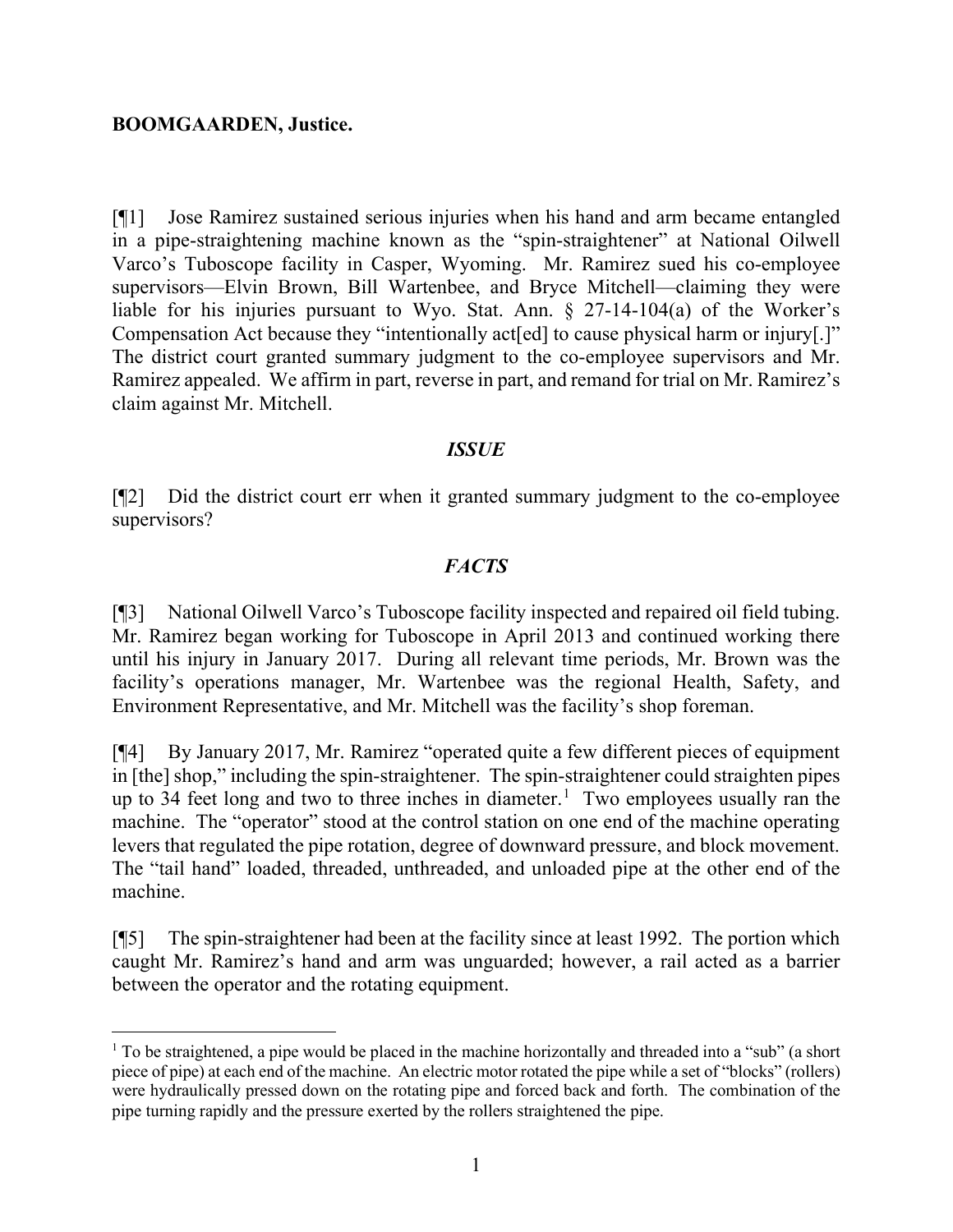[¶6] The spin-straightener was located outside. Though a roof covered the machine itself, it did not extend over the work area around the machine. As a result, snow and ice would accumulate around the machine. Tuboscope did not have a written policy regarding snow and ice removal, but employees generally shoveled the area around the machine to clear it of any snow and ice before operating the machine.

[¶7] On the day Mr. Ramirez was injured, January 11, 2017, the spin-straightener had sat idle for several days and snow had accumulated around it. Mr. Ramirez described the events surrounding his injury as follows:

> Robert [the forklift operator] said that there was some work to do to straighten some pipes on the machine. Like around 4:00, I went out to turn on the machine. He was smoking outside and also the person who was going to help me with the machine. The person who was going to help me asked if I was ready. I said I was going to turn on the machine, and then I was going to run to the bathroom.

. . . .

I was back in the bathroom. And when I came out, he was no longer there. And so I came around from where the pipes were. And I got a Sharpie – chalk. I got a chalk to be able to write with. So, when I went to grab the chalk, then I slipped, and I almost – this whole part of my body went into the machine almost. And then when I was trying to like catch myself, it caught my hand here and then pulled it into the machine because the pipe was spinning.

When I wanted to pull it out, I felt it like pop my hand. And after that, things went very quickly. And then before I knew it, my whole arm had kind of been pulled into the machine before I could even like react to pull it out.

. . . .

I wanted to pull my arm out, but I couldn't pull it out because the only part that would respond was this part up here. So I grabbed it from down here, and I pulled it out. When I looked, I could see that I had it all broken in here.

Mr. Mitchell drove Mr. Ramirez to the hospital. Mr. Ramirez sustained multiple fractures to his arm and hand. He applied for and began receiving workers' compensation benefits.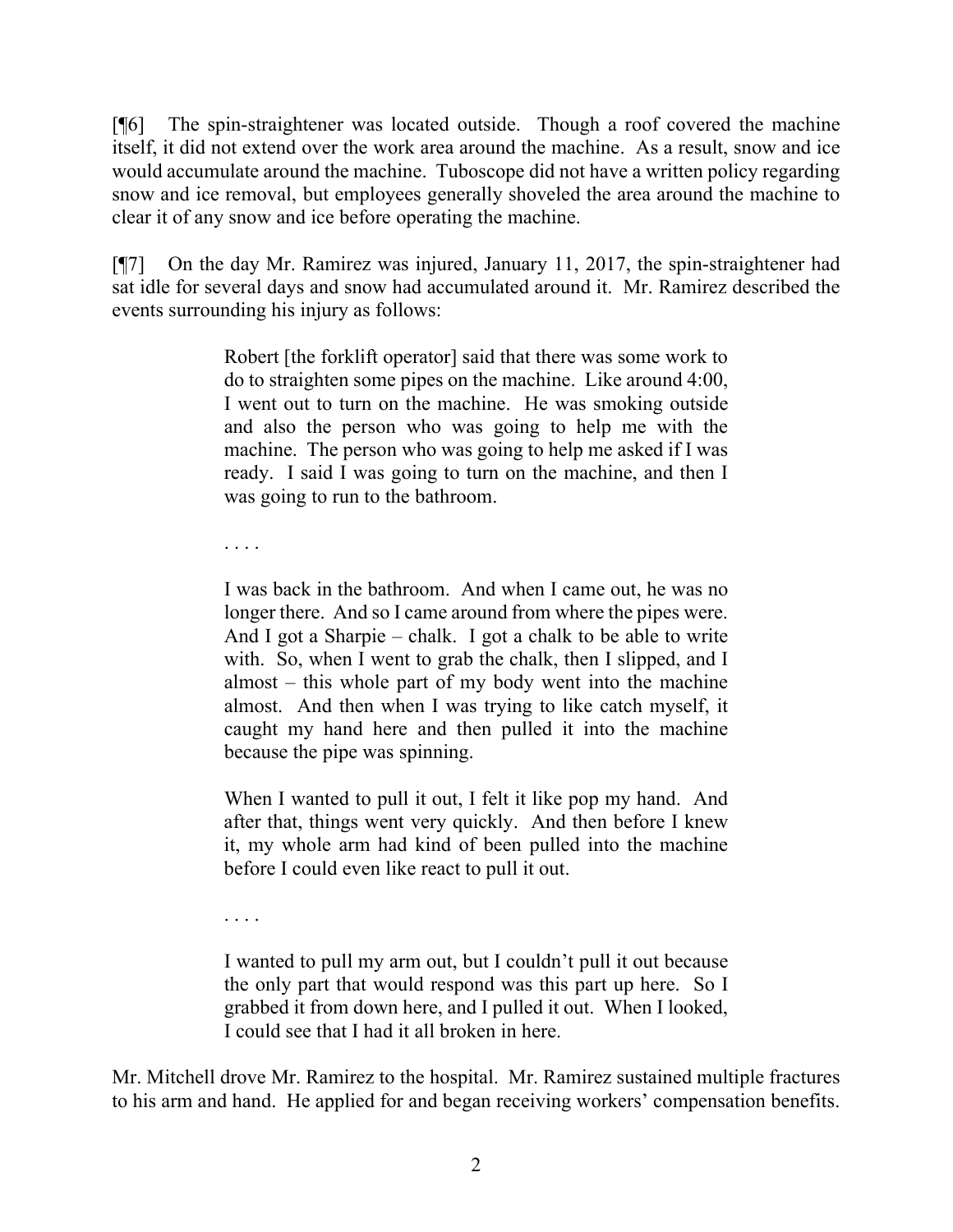[¶8] Mr. Ramirez sued Mr. Brown, Mr. Wartenbee, and Mr. Mitchell in January 2018, claiming they were not entitled to immunity from liability under the Workers' Compensation Act because they "intentionally act[ed] to cause physical harm or injury to the injured employee[.]" His complaint alleged the spin-straightener was dangerous because "[t]here were no guards on or over any part of the machine." It alleged the machine's location made it even more dangerous because it was outside and only partially covered by a roof, allowing snow and ice to build up around the machine, leaving the work area slick and wet. The complaint further alleged the co-employee supervisors received numerous complaints and requests to make the machine safer but failed to do so. The complaint alleged Mr. Brown, Mr. Wartenbee, and Mr. Mitchell each (1) had "actual knowledge of the hazard and/or serious nature of the risk involved with the machine, and knew the machine to be the most dangerous piece of equipment at the Tuboscope shop"; (2) were supervisors with direct responsibility for his work conditions and safety; and (3) "willfully acted and/or disregarded the need to act despite awareness of the high probability that serious injury or death may result."

[¶9] Mr. Brown, Mr. Wartenbee, and Mr. Mitchell denied the allegations and asserted they were immune from liability under the Workers' Compensation Act. Based on evidence gathered through discovery, they moved for summary judgment, submitting: the required Rule 56.1 Statement of Undisputed Material Facts; excerpts of deposition testimony from themselves, Mr. Ramirez, and an individual with knowledge about the machine's history; and information regarding a March 2012 Occupational Safety and Health Administration (OSHA) inspection at the facility that uncovered no violations.

[¶10] In opposition to the motion, Mr. Ramirez submitted: affidavits from former Tuboscope employees Seth Peterson, Ivan Gudino, and Richard Thomas Willden; an affidavit and supporting materials from his expert, Dennis A. Muller; additional deposition testimony; photographs of the spin-straightener; Tuboscope safety materials; documents regarding his injury; and information regarding the OSHA regulations on machine guarding.

[¶11] The district court determined the co-employee supervisors had direct responsibility for Mr. Ramirez's work conditions and safety. However, the court granted summary judgment in favor of Mr. Brown, Mr. Wartenbee, and Mr. Mitchell, after concluding that Mr. Ramirez failed to establish a genuine issue of material fact to rebut the co-employee supervisors' prima facie showing they had no actual knowledge of the serious risk involved and did not intentionally act to cause Mr. Ramirez's injury. Mr. Ramirez timely appealed.

# *STANDARD OF REVIEW*

[¶12] Wyoming Rule of Civil Procedure 56(a) authorizes summary judgment when "the movant[s] show[] that there is no genuine dispute as to any material fact and the movant[s] [are] entitled to judgment as a matter of law." We review the district court's order granting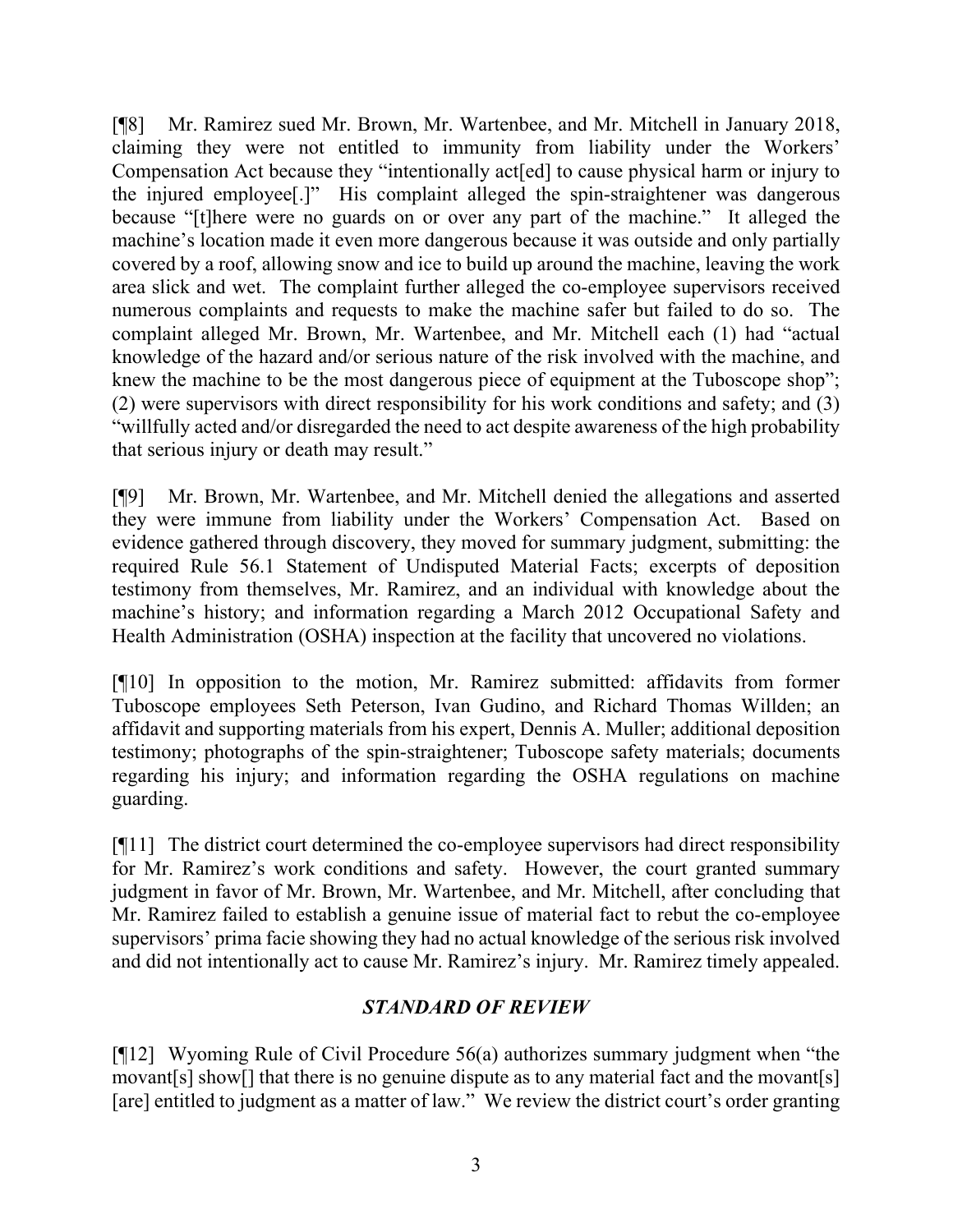summary judgment to the co-employee supervisor movants de novo. *Gowdy v. Cook*, 2020 WY 3, ¶ 21, 455 P.3d 1201, 1206 (Wyo. 2020) (citations omitted).

> [W]e review a summary judgment in the same light as the district court, using the same materials and following the same standards. We examine the record from the vantage point most favorable to the party opposing the motion, and we give that party the benefit of all favorable inferences that may fairly be drawn from the record. A material fact is one which, if proved, would have the effect of establishing or refuting an essential element of the cause of action or defense asserted by the parties.

*Id.* ¶ 21, 455 P.3d at 1207 (quoting *Sullivan v. Pike and Susan Sullivan Foundation*, 2018 WY 19, ¶ 15, 412 P.3d 306, 310 (Wyo. 2018)). The immunity afforded co-employees under the Workers' Compensation Act in no way alters this standard.

[¶13] As movants, the co-employee supervisors bear "the initial burden of establishing a *prima facie* case for summary judgment . . . by showing a lack of evidence on an essential element of [Mr. Ramirez's] claim." *Id.* ¶ 22, 455 P.3d at 1207 (citations omitted). If they present a *prima facie* case, the burden shifts to Mr. Ramirez, as the opposing party, "to present materials demonstrating a genuine dispute as to a material fact for trial." *Id.* ¶ 23, 455 P.3d at 1207 (citing *Hatton v. Energy Elec. Co.*, 2006 WY 151, ¶ 9, 148 P.3d 8, 12– 13 (Wyo. 2006)). He "must affirmatively set forth material, specific facts in opposition" to the motion. *Id.* (quoting *Jones v. Schabron*, 2005 WY 65, ¶ 10, 113 P.3d 34, 37 (Wyo. 2005)).

[¶14] "The evidence presented in a summary judgment proceeding must be admissible and competent." *Id.* (citing *Jones*, ¶ 10, 113 P.3d at 37). "An affidavit or declaration used to support or oppose a motion must be made on personal knowledge, set out facts that would be admissible in evidence, and show that the affiant or declarant is competent to testify on the matters stated." W.R.C.P. 56(c)(4). "An affidavit that states a conclusion or categorical assertion of an ultimate fact cannot be used to defeat summary judgment." *Brebaugh v. Hales*, 788 P.2d 1128, 1140 (Wyo. 1990) (citing *Greenwood v. Wierdsma*, 741 P.2d 1079, 1087 (Wyo. 1987)) (concluding the affidavit of an expert opining "the acts or omissions of the supervisory personnel constituted unreasonable conduct in disregard of a known risk that made it highly probable that harm might follow" could not create a genuine issue of material fact).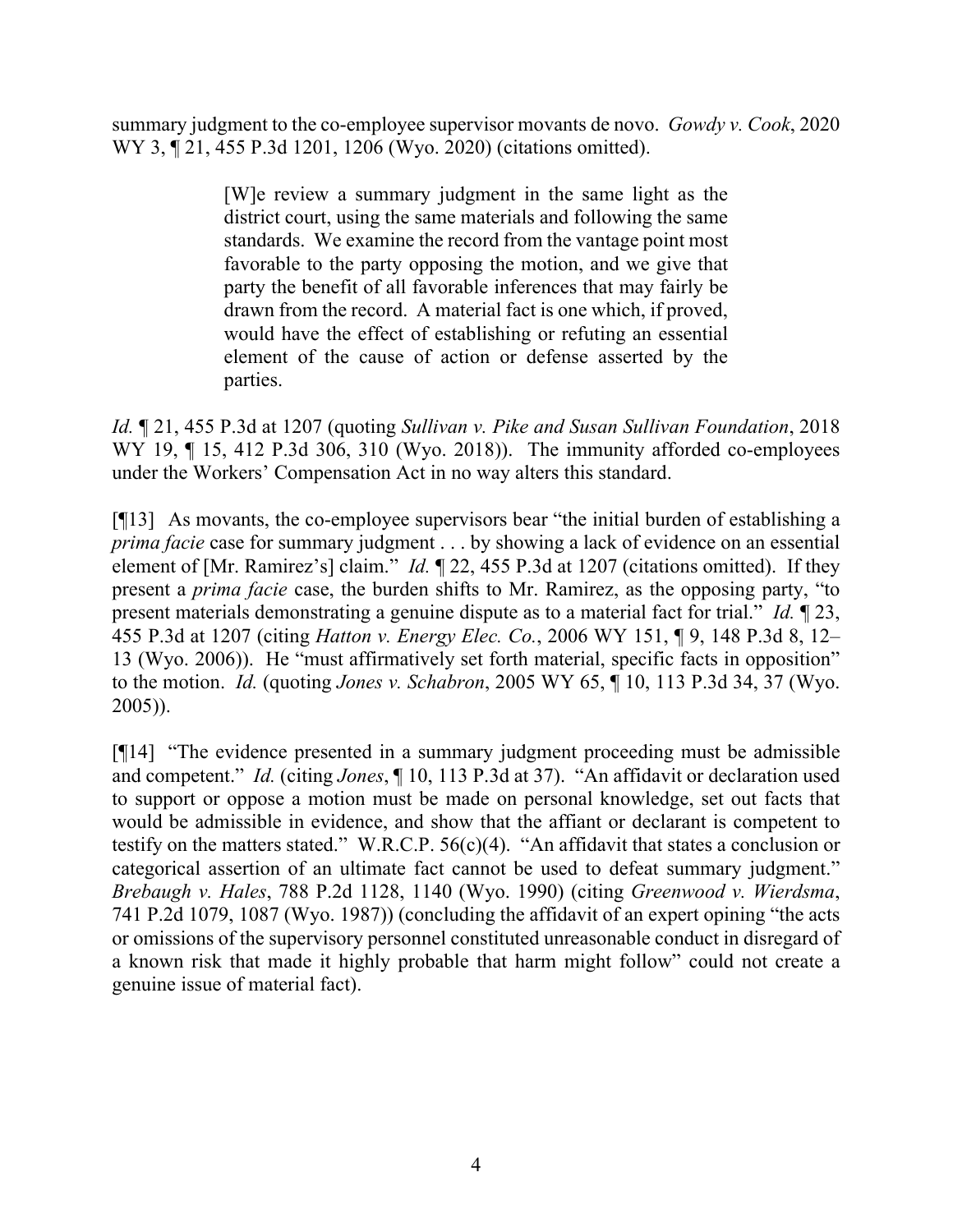#### *DISCUSSION*

[¶15] The Workers' Compensation Act immunizes co-employees from liability for ordinary negligence, [2](#page-5-0) but they may be liable if they "intentionally act to cause physical harm or injury to the injured employee[.]"<sup>[3](#page-5-1)</sup> Wyo. Stat. Ann.  $\S 27$ -14-104(a) (LexisNexis 2019). This statutory standard for co-employee liability "is the equivalent of willful and wanton misconduct." *Herrera*, ¶ 18, 334 P.3d at 1230 (citing *Bertagnolli*, ¶ 15, 67 P.3d at 632).

> Willful and wanton misconduct is the intentional doing of an act, or an intentional failure to do an act, in reckless disregard of the consequences and under circumstances and conditions that a reasonable person would know, or have reason to know that such conduct would, in a high degree of probability, result in harm to another.

*Id.* (quoting *Bertagnolli*, 15, 67 P.3d at 632 (emphasis omitted)). It "involves more than unreasonable conduct; it requires the element of willfulness and, when a party fails to present a genuine issue of material fact on that element, summary judgment is properly granted." *Johnston v. Conoco, Inc.*, 758 P.2d 566, 570 (Wyo. 1988) (citation omitted).

[¶16] For his co-employee liability claims to survive summary judgment, Mr. Ramirez therefore must establish a genuine issue of material fact that Mr. Brown, Mr. Wartenbee, and Mr. Mitchell each: (1) had knowledge of the hazard or serious nature of the risk the spin-straightener presented to Mr. Ramirez, (2) were responsible for Mr. Ramirez's safety and work conditions, and (3) willfully disregarded the need to act despite their personal awareness of the high probability that serious injury or death may result from Mr. Ramirez's operation of the spin-straightener. *See Herrera*, ¶ 21, 334 P.3d at 1231; *Bertagnolli*,  $\overline{1}$  16, 67 P.3d at 633. We will reverse the summary judgment order only to the extent Mr. Ramirez has presented admissible evidence to support all three requirements, as to one or more of his co-employee supervisors.

<span id="page-5-0"></span><sup>&</sup>lt;sup>2</sup> Employers are granted immunity from suit in return for their contributions to the compensation fund. *Meyer v. Kendig*, 641 P.2d 1235, 1238 (Wyo.1982) (footnote omitted). "In return[] for relinquishing their right to common-law actions against the employers [for] work-related injuries, [employees get] speedy relief for such injuries, regardless of lack of fault on the part of the employer and without cost and delay attendant to legal action." *Herrera v. Phillipps*, 2014 WY 118, ¶ 9, 334 P.3d 1225, 1228 (Wyo. 2014) (quoting *Meyer*, 641 P.2d at 1238).

<span id="page-5-1"></span><sup>&</sup>lt;sup>3</sup> "Over the years, the legislature has described this civil *mens rea* alternatively as 'gross negligence,' 'culpable negligence,' and now 'intentionally act to cause physical harm or injury.'" *Formisano v. Gaston*, 2011 WY 8, ¶ 16 n.2, 246 P.3d 286, 290 n.2 (Wyo. 2011) (citing *Bertagnolli v. Louderback*, 2003 WY 50, ¶¶ 12–15, 67 P.3d 627, 631–33 (Wyo. 2003)).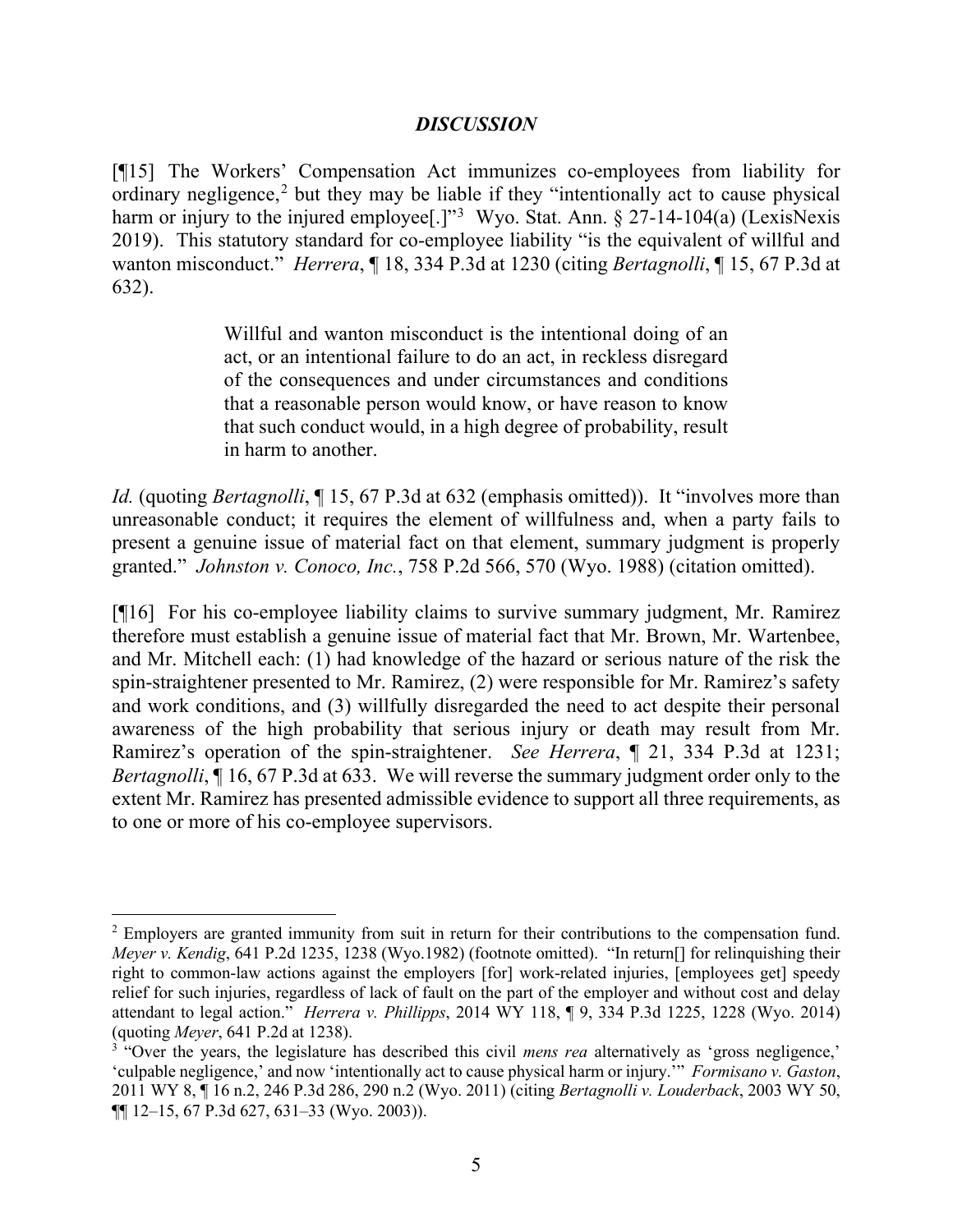[¶17] Because, as the district court suggested, the record readily demonstrates genuine issues of material fact pertaining to each co-employee supervisor's responsibility for Mr. Ramirez's work conditions and safety, we address the second requirement first.

# **A. Responsibility for the injured employee's safety and work conditions.**

[¶18] To prevail on his co-employee liability claims, Mr. Ramirez must establish a genuine issue of material fact as to whether the co-employee supervisors had responsibility for his safety and work conditions. *Herrera*, ¶ 21, 334 P.3d at 1231. Ordinarily the employer has "the duty to provide his workers with a reasonably safe place to work and with competent coworkers." *Case v. Goss*, 776 P.2d 188, 192 (Wyo. 1989) (citation omitted). "[T]he employer must exercise the care and skill that a person of ordinary prudence would observe under the circumstances in furnishing employees with reasonably safe machinery, appliances, tools, and place to work, in keeping the same in reasonably safe repair, and in employing competent and sufficient" co-workers. *Id.* (citing *Mellor v. Ten Sleep Cattle Company*, 550 P.2d 500, 503–04 (Wyo. 1976)). "The ordinary rule notwithstanding, the realities of modern industry dictate that many of the legal duties owed by the employer to his employees are in fact delegated by the employer to subordinate supervisory personnel." *Id.* (citation omitted).

[¶19] This case reflects these modern realities. Mr. Brown, Mr. Wartenbee, and Mr. Mitchell served in different corporate supervisory capacities.

[¶20] Mr. Brown had been the operations manager of the Casper Tuboscope facility since approximately 2009. He directed and inspected facility operations "to ensure maximum quality production"; "[d]irected all personnel issues"; "identif[ied], train[ed], motivate[ed], and supervis[ed] all facility personnel"; and was responsible for "maintain[ing] a high level of quality and safety awareness." He testified at his deposition that he did "[a] lot" to "maintain a high level of quality and safety awareness," including directing supervisors and "watch[ing] over that we're doing all of our inspections, the safety training material."

[¶21] Mr. Wartenbee became the Health, Safety, and Environment (HSE) Representative for the Rocky Mountain region, which included the Casper Tuboscope facility, in 2016. His broad safety responsibilities included:

- "[c]omplet[ing] monthly HSE inspection surveys and report[ing] findings to [the] Facility Manager and HSE Manager";
- "[w]ork[ing] with facility management to effectively identify and correct any safety issues that are identified in the workplace";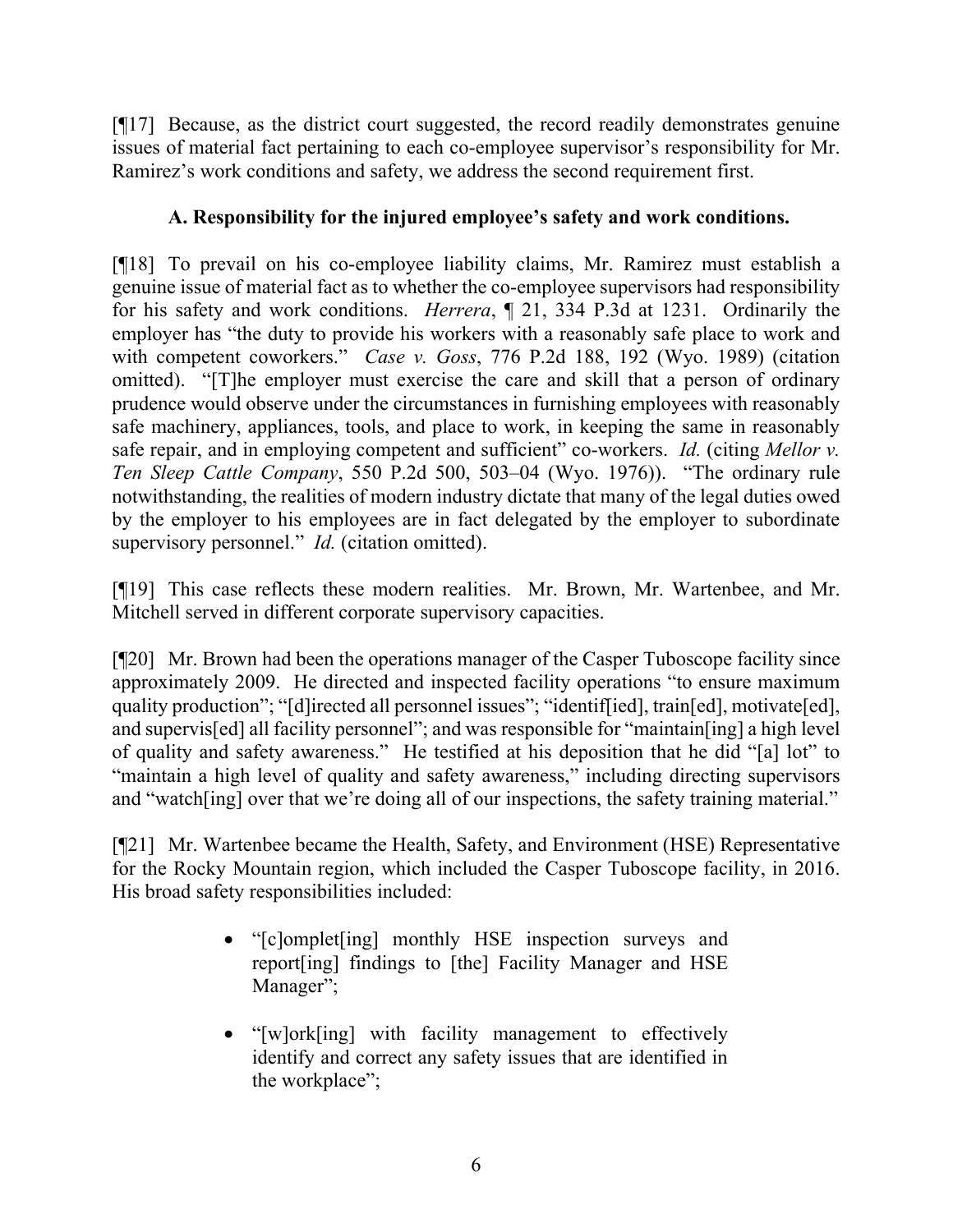- "[p]articipat[ing] in and manag[ing] the facility Behavior Based Safety Program"; [4](#page-7-0)
- "[r]eview[ing] and creat[ing] Job Hazard Analysis when changes in the workplace require";
- "perform[ing] incident investigations to develop root causes and corrective actions for all incidents";
- "[a]ssist[ing] in all HSE related audits"; and
- "[a]ssisti[ng] facility management in the preparation and presentation of weekly safety meeting material."

He spent a couple hours at the Casper facility each week.

[¶22] Mr. Mitchell was the shop foreman. He was responsible for ensuring employees properly carried out their duties, and he reported directly to Mr. Brown. Mr. Mitchell agreed at his deposition that one of his main responsibilities was safety. To that end, he held safety meetings, he collected "dragon cards" from employees to give to Mr. Wartenbee, and employees typically reported injuries to him. Mr. Brown testified that he expected Mr. Mitchell to complete the company's "52 weeks of safety training," to ensure employees completed their Job Hazard Analysis training, and to conduct monthly facility audits. Mr. Mitchell was supervising Mr. Ramirez when he was injured.

[¶23] Viewed in the light most favorable to Mr. Ramirez, but giving no weight to Mr. Muller's conclusory opinion each of Mr. Ramirez's co-employee supervisors "had

The cards are then reviewed by the facility manager or supervisor. Then they come to me, and then I enter in the database what they checked off.

<span id="page-7-0"></span><sup>&</sup>lt;sup>4</sup> Mr. Wartenbee explained "the facility behavior-based safety program" as follows:

Each employee does a card each month. They used to be called stop cards. We call them dragon cards now. It's for the employee to go out and do an observation of other areas of their choosing. They go out and they can watch -- watch what's going on at that particular job. If they notice anything that needs to be addressed, any issues, hazards, whatever, they can -- they're able to write that down on their sheet. They're looking for basically hazards, PPE, or corrections they can identify to tell the operator or something, like maybe we should try doing something this way or you shouldn't do that because you could potentially have this problem.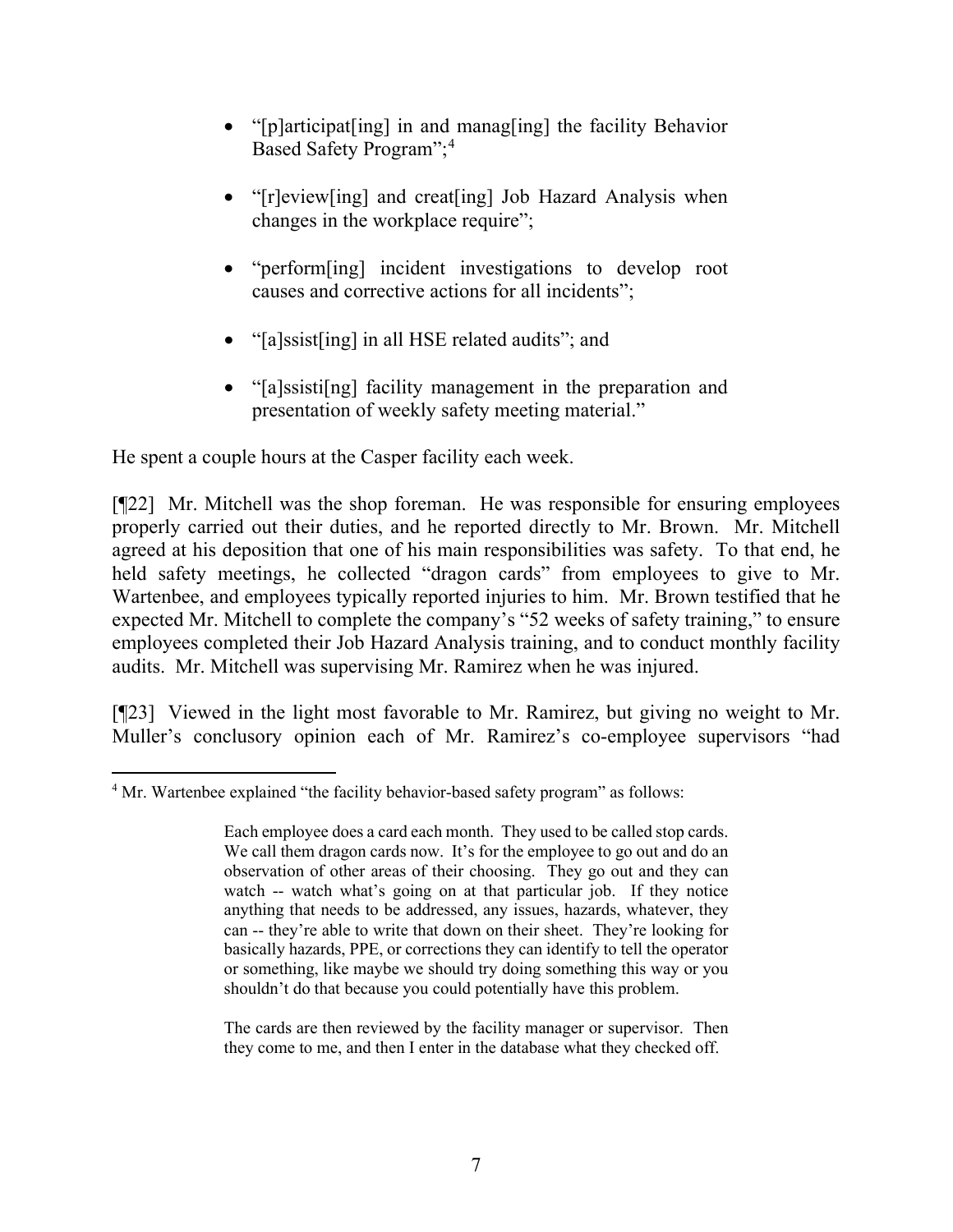responsibility for [his] safety and work conditions," *see Brebaugh*, 788 P.2d at 1140, the record indicates that each bore responsibility for employee safety and work conditions. Mr. Brown and Mr. Mitchell were on site daily and had direct training and supervisory responsibility over Tuboscope employees. In addition to weekly visits to the facility, Mr. Wartenbee was responsible for reviewing and keeping records of employees' written safety complaints and for working with Mr. Brown and Mr. Mitchell to effectively correct identified safety issues. We therefore have little trouble concluding the record establishes genuine issues of material fact concerning each co-employee supervisor's responsibility for Mr. Ramirez's safety and work conditions. [5](#page-8-0) *See Case*, 776 P.2d at 193–97 (reversing summary judgment as to certain co-employees where record evidence similarly demonstrated worker safety responsibility or direct supervision of the injured employee when the injury occurred).

# **B. Knowledge of the hazard or serious nature of the risk involved.**

[¶24] Mr. Ramirez also must establish a genuine issue of material fact as to whether his co-employees had knowledge of the hazard or serious nature of the risk involved. *Herrera*, ¶ 21, 334 P.3d at 1231. It is not enough for Mr. Ramirez to show his co-employee supervisors were aware of a possibility of harm. He must show his co-employee supervisors "knew there was a high probability that [Mr. Ramirez] was in danger of bodily harm." *Krier v. Safeway Stores 46, Inc.*, 943 P.2d 405, 417 (Wyo. 1997) (emphasis omitted) (affirming summary judgment in favor of store manager in the absence of "evidence that any Town and Country Safeway store employee had been threatened with harm, let alone seriously injured or killed, while opening a Cheyenne Safeway store prior to Krier's tragic confrontation.").

[¶25] We made clear in *Vandre v. Kuznia*, that knowledge of the hazard or serious nature of the risk involved must be more than just generalized knowledge of a possible risk. 2013 WY 127, ¶ 18, 310 P.3d 919, 923–94 (Wyo. 2013) (there was "no genuine issue of material fact that the co-employee supervisors knew the windrow elevator obstructed the paver operator's line-of-site" but that was insufficient because there was "no evidence

<span id="page-8-0"></span><sup>&</sup>lt;sup>5</sup> The co-employee supervisors argue they cannot be liable for Mr. Ramirez's injury because Mr. Ramirez slipped on a natural accumulation of snow and ice. "The application of the natural accumulation rule relates to the threshold question of whether a duty exists[.]" *RB, Jr. by & through Brown v. Big Horn Cty. Sch. Dist. No. 3*, 2017 WY 13, ¶ 13, 388 P.3d 542, 547 (Wyo. 2017) (quoting *Selby v. Conquistador Apartments, Ltd.*, 990 P.2d 491, 494 (Wyo. 1999)). Even assuming this rule might apply in a co-employee liability case, an issue the district court did not reach and we have never addressed, there is a genuine issue of material fact whether the accumulation was natural or unnatural given the machine's location and the partial covering. *See id.* ¶¶ 14–16, 388 P.3d at 547 (distinguishing between a natural accumulation and an unnatural one in which "the defendant created or aggravated the hazard, . . . knew or should have known of the hazard, and . . . the hazardous condition was substantially more dangerous than it would have been in its natural state."); *Selby*, 990 P.2d at 496 ("The determination of whether the location of the dumpster in relation to the parked car aggravated the condition, or whether the accumulation of ice was simply a natural consequence of sunlight and shadow, is one of basic facts which must be determined by the trier of fact.").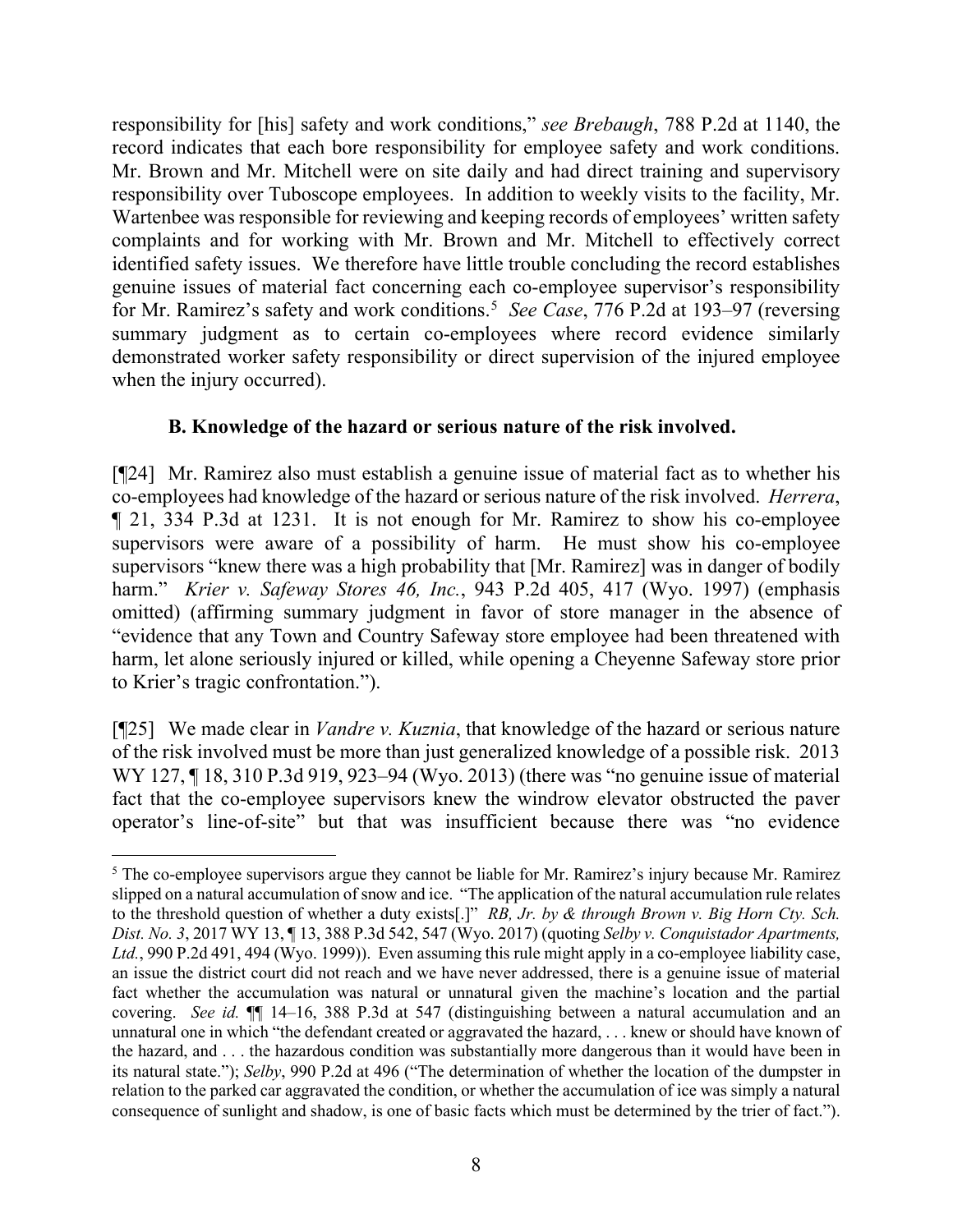demonstrating that the co-employee supervisors knew of the hazard or serious nature of the risk involved in directing Dorsey to move the paver under the circumstances"). Mr. Ramirez must establish that each co-employee supervisor knew of the serious nature of the risk or degree of danger of slipping and falling near unguarded portions of the operating spin-straightener. *Bertagnolli*, ¶ 25, 67 P.3d at 635; *c.f. Calkins v. Boydston*, 796 P.2d 452, 456 (Wyo. 1990) ("Although the Boydstons may have been generally aware of the possibility of harm from unguarded drive shafts, there is no evidence that either of them knew the degree of danger presented by the particular pump on which appellant was injured."). And he must do more than suggest his co-employee supervisors had the requisite knowledge based on evidence of safety regulation violations. *Hannifan v. Am. Nat'l Bank of Cheyenne*, 2008 WY 65, ¶ 7, 185 P.3d 679, 684 (Wyo. 2008) (citing *McKennan v. Newman*, 902 P.2d 1285, 1287–88 (Wyo. 1995); *Poulos v. HPC, Inc.*, 765 P.2d 364, 366 (Wyo. 1988)).

[¶26] The evidence of knowledge we first consider is the Job Hazard Analysis for the spin-straightener. The Tuboscope facility prepared and updated job hazard analyses for each piece of machinery, including the spin-straightener. Mr. Brown, Mr. Wartenbee, and Mr. Mitchell each were responsible for and knowledgeable of the spin-straightener Job Hazard Analysis. Most relevant here, each knew the Job Hazard Analysis identified being caught in, on or between the machine, and falls either on the same level or from an elevation, as particular dangers associated with working on the spin-straightener. With knowledge of these documented dangers, Mr. Brown, Mr. Wartenbee, and Mr. Mitchell each also knew how the machine was guarded and that snow and ice accumulated around the machine. From this evidence a jury could reasonably infer Mr. Brown, Mr. Wartenbee, and Mr. Mitchell knew that the probability and risk of serious injury associated with those dangers increased when snow and ice was present.

[¶27] A jury could also infer the co-employee supervisors had knowledge of the hazard and serious nature of the risk involved from evidence Mr. Ramirez and others complained about the area around the machine being uncovered and exposed to the elements, and portions of the machine being unguarded. If evidence shows a co-employee supervisor received complaints or expressions of fear about the particular condition resulting in the injury, summary judgment on this requirement for co-employee liability may be inappropriate. *See Case*, 776 P.2d at 196 (Mr. Largent "was uniquely aware of the dangerous condition of the boom given his position as safety coordinator and Case's numerous complaints to him about it.").

[¶28] In *Bertagnolli*, for example, the record disclosed that on the date of his injury, Mr. Bertagnolli specifically asked Mr. Westbrook to stop operation of the shuttle belt moving raw trona ore from one level of the mine to another, while he shoveled an unguarded area clean. *Bertagnolli*, ¶¶ 5–6, 67 P.3d at 629–30. Mr. Bertagnolli requested the union steward be called when Mr. Westbrook and Mr. Louderback refused to do so. *Id.* ¶ 6, 67 P.3d at 629–30. Mr. Bertagnolli submitted an affidavit from a former mine maintenance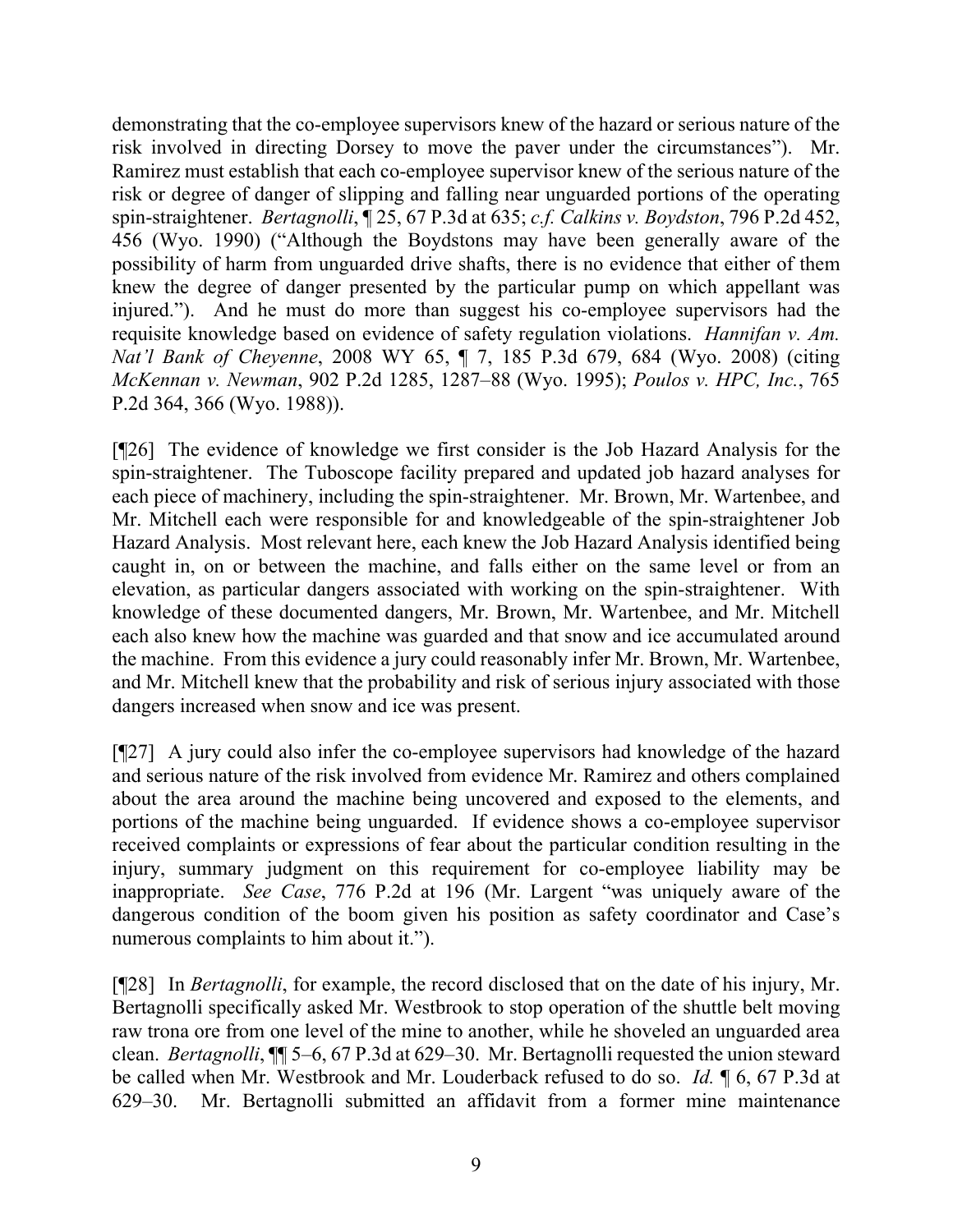supervisor that the policy, practice, and custom at the mine was that no worker was allowed to perform maintenance on the shuttle belt unless it was locked out. *Id.* ¶ 22, 67 P.3d at 634–35. Both supervisors reluctantly acknowledged in their depositions "the extremely hazardous nature of work done in and around the energized shuttle belt and their awareness of numerous ways a worker could be injured through amputation of body parts or even loss of life." *Id.* ¶ 24, 67 P.3d at 635. "However, they denied knowing the sheave wheel, which severed Mr. Bertagnolli's foot, was unguarded." *Id.* "They also denied they had knowledge of any company policy requiring the shuttle belt to be locked out under the circumstances which existed on the night of the accident, Mr. Bertagnolli requested a union steward, or they threatened to terminate his employment if he did not work as instructed." *Id.* We concluded that a fact-finder could interpret the supervisors' testimony as evidence they knew of the dangers and risk of serious injury or death in the shuttle belt area. *Id.*  ¶ 25, 67 P.3d at 635.

[¶29] Though the complaints alleged to have been made in this case were not as specific and contemporaneous as the complaint Mr. Bertagnolli made, Mr. Ramirez nevertheless submitted admissible evidence indicating that he, Mr. Peterson, and Mr. Willden complained to either Mr. Mitchell or Mr. Brown, or both, about the very conditions that contributed to Mr. Ramirez's injury. And it was undisputed Mr. Wartenbee receives and enters information from the employees' "stop" or "dragon cards" into the database.

[¶30] Mr. Ramirez testified that in 2016 he talked to Mr. Mitchell twice about covering the machine. He and Mr. Mitchell first talked about "[t]he falls that different people had suffered" and "to see if we could have that [cover] extended." Mr. Ramirez clarified that he personally saw Mr. Gudino and "Jorge" fall adjacent to or while operating the spinstraightener. Later that year, when Mr. Mitchell approached Mr. Ramirez to talk about some pipes they were straightening, Mr. Ramirez "mentioned to him that we needed to extend that cover out a little bit because we had slipped and fallen several times." Mr. Mitchell "said okay, that he would talk to his bosses about it."

[¶31] Mr. Peterson, who worked at the facility from October 2013 until August 2014 and then again from May 2015 to March 2016, testified at his deposition that he and Mr. Mitchell had discussed covering the machine. They "talked about how it [] would be a good idea to close it in and enclose it from the elements because of the ice and snow buildup and the sun in the summertime."

[¶32] Mr. Gudino, who worked at the facility for approximately six months beginning in October 2015, testified at deposition that he filled out two "stop cards" about the machine—one about oil on the floor because the machine leaked and one regarding extending the cover over the machine and guarding it. Mr. Mitchell followed up with him and remedied the oil problem. Mr. Mitchell did not follow-up with him about the guards or covering the machine.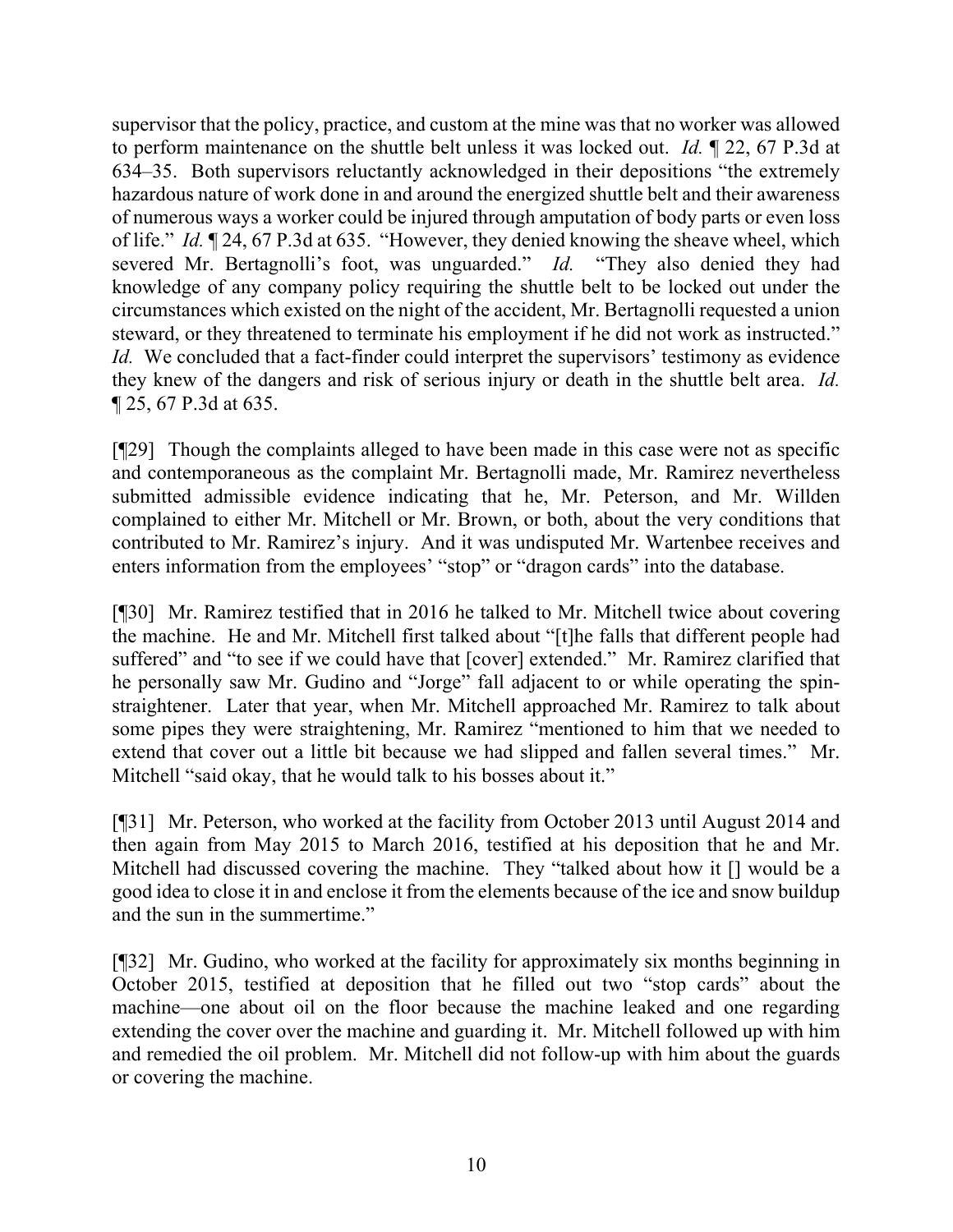[¶33] Mr. Willden worked at the facility from approximately 2014 to 2017. His affidavit stated he was familiar with the spin-straightener and occasionally worked on it even though he did not like to do so. He stated that "[b]efore [Mr. Ramirez] got hurt, [Mr. Willden] told both Elvin Brown and Bryce Mitchell on at least two occasions that the pipe straightening machine needed to be covered and guarded." "Each time their response was something like, 'We'll see what we can do,' but nothing was done." Mr. Willden further stated he also "turned in at least one and maybe more than one written card that identified the pipe straightening machine as being dangerous, and stating that it needed to be guarded and the work area covered."

[¶34] Mr. Ramirez's expert, Mr. Muller, opined in his affidavit that each of the three coemployee supervisors "had actual knowledge of the hazards or serious nature of the risk involved." Here again, Mr. Muller's categorical assertion of an ultimate fact cannot be used to defeat summary judgment. *Brebaugh*, 788 P.2d at 1140. But Mr. Ramirez's evidence pertaining to the Job Hazard Analysis, various employees' complaints to Mr. Mitchell and Mr. Brown about the conditions around and safety of the spin-straightener, and Mr. Wartenbee's responsibility to review and enter those complaints into the database is enough to establish genuine issues of material fact on the knowledge requirement. *See Case*, 776 P.2d at 196–97.

[¶35] We acknowledge that Mr. Mitchell and Mr. Brown adamantly denied receiving any such complaints. However, we will not make credibility determinations concerning whether Tuboscope employees did or did not complain about the machine's safety on summary judgment. *See Little Med. Creek Ranch, Inc. v. D'Elia*, 2019 WY 103, ¶ 40, 450 P.3d 222, 233 (Wyo. 2019). Examining the record from the vantage point most favorable to Mr. Ramirez, and giving him the benefit of all favorable inferences as we must, we conclude the question whether one or more of Mr. Ramirez's co-employee supervisors knew there was a high probability that Mr. Ramirez was in danger of serious injury must be resolved at trial.

# **C. Willful disregard of the need to act despite the awareness of the high probability that serious injury or death may result.**

[¶36] Finally, Mr. Ramirez must establish a genuine issue of material fact as to whether Mr. Brown, Mr. Wartenbee, and Mr. Mitchell each willfully disregarded the need to cover and guard the spin-straightener despite awareness of a high probability that serious injury or death may result. *Herrera*, ¶ 21, 334 P.3d at 1231. Mr. Ramirez must present admissible evidence that his co-employees' actions were "willful and not merely inadvertent in nature." *Formisano*, ¶ 17, 246 P.3d at 291 (quoting *Bertagnolli*, ¶ 17, 67 P.3d at 633). He must show that each co-employee supervisor "acted with a state of mind approaching intent to do harm or committed an act of an unreasonable character in disregard of known or obvious risks so great as to make it highly probable that harm would follow." *Id.* (quoting *Bertagnolli*, ¶ 17, 67 P.3d at 633).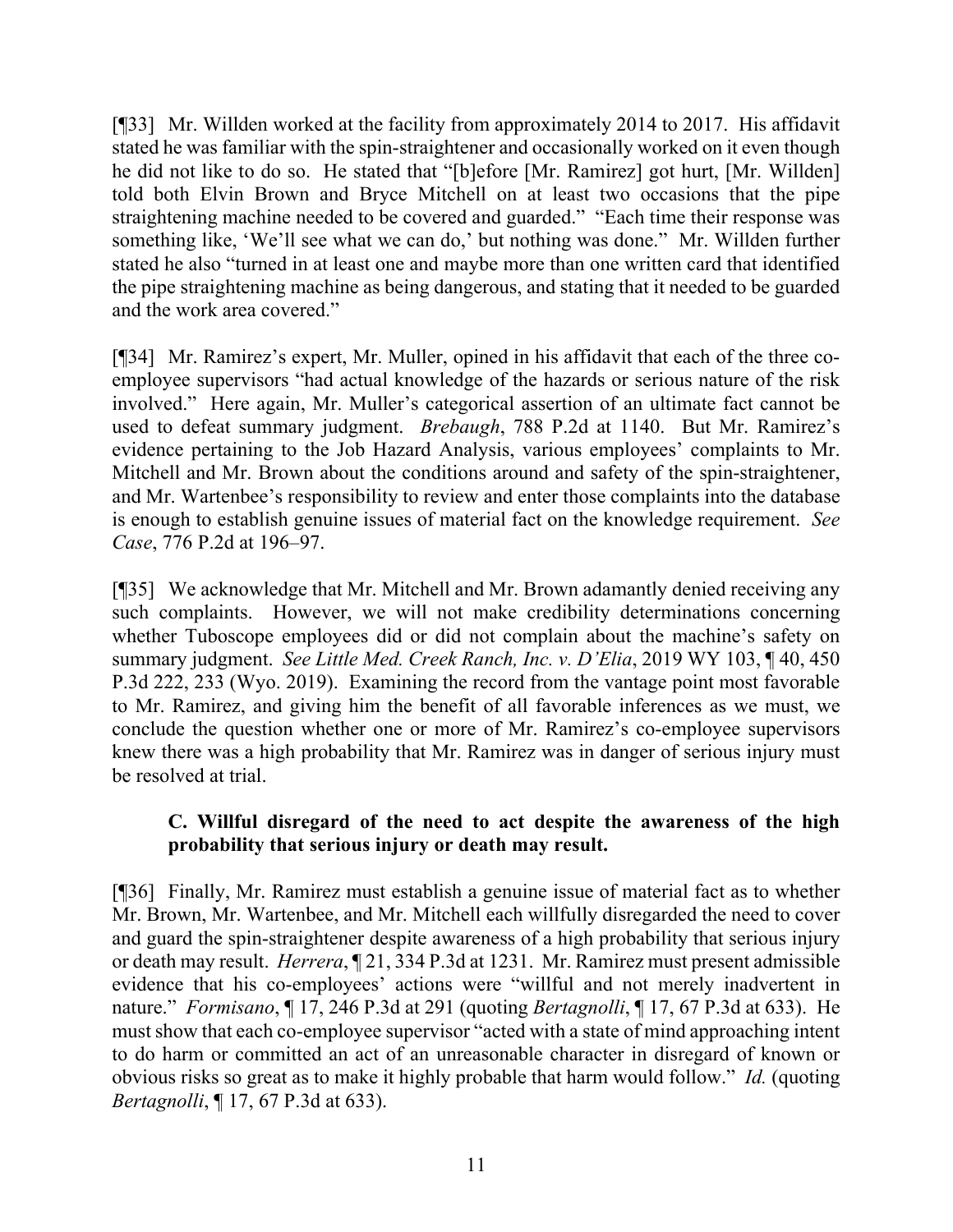[¶37] A jury could reasonably infer from Mr. Ramirez's evidence that the spinstraightener should have been guarded. The Company Safety Handbook mirrored the OSHA regulation on guarding, which stated "[o]ne or more methods of machine guarding shall be provided to protect the operator and other employees in the machine area from hazards such as those created by point of operation . . . [and] rotating parts[.]" Mr. Muller also opined, based on his training, experience, and review of various materials related to the machine, that the co-employee supervisors "were required to guard the pipe straightening machine (or refit it with a guard) under both Tuboscope policy and OSHA."

[¶38] A jury could also reasonably infer that even though there had been no prior, similar injuries, it was highly probable that serious harm would follow from a slip and fall on snow and ice near an unguarded portion of the spin-straightener. [6](#page-12-0) Employees had complained about the slippery conditions and lack of guarding. *See supra* ¶¶ 30–33. As noted above, the Job Hazard Analysis for spin-straightener operators and tail hands identified the danger of being caught in, on or between the machine, and of falling on the same level or from above the machine. Mr. Mitchell and Mr. Wartenbee both acknowledged the serious risks associated with operating a machine without proper guarding.

[¶39] Standing alone, however, these inferences do not create a genuine issue of material fact whether the co-employee supervisors willfully disregarded the high probability of serious injury to Mr. Ramirez. There is a critical distinction "between simple negligence and the 'state of mind that approaches intent to do harm' required by the statute." *Formisano*, ¶ 19, 246 P.3d at 292 (quoting *Loredo v. Solvay Am., Inc*., 2009 WY 93, ¶ 17, 212 P.3d 614, 627 (Wyo. 2009)). We have repeatedly stated that while asserted violations of safety manuals and regulations "may constitute evidence of ordinary negligence, they do not demonstrate a state of mind consistent with culpable negligence[.]" *Poulos*, 765 P.2d at 366; *see also Morris v. Smith*, 837 P.2d 679, 683 (Wyo. 1992); *Smith v. Throckmartin*, 893 P.2d 712, 715 (Wyo. 1995); *McKennan*, 902 P.2d at 1287–88; *Krier*, 943 P.2d at 417. Moreover, a high probability of serious harm does not singularly evidence the requisite intent. The record must also contain some evidence the co-employee supervisors intentionally rather than inadvertently disregarded that probability of serious harm.

[¶40] We found no evidence to indicate either Mr. Brown or Mr. Wartenbee intentionally disregarded the risk of harm to Mr. Ramirez. The evidence instead suggests each had

<span id="page-12-0"></span><sup>&</sup>lt;sup>6</sup> Mr. Ramirez submitted evidence pertaining to very different types of injuries on the machine than the one he suffered. Those injuries related mainly to pipes breaking or snapping in the machine and being flung from it, and tail hands injuring their hands or backs while unloading or loading the machine. There is no evidence in the record indicating anyone suffered an injury similar to Mr. Ramirez's on the spinstraightener. Though we have suggested probability can be shown by evidence of prior, similar injuries, *see Vandre*, ¶ 18, 310 P.3d at 924, we have never held that probability of harm can only be established by proof that similar injuries had previously occurred. The fact that no one had been previously injured on the spin-straightener therefore is not dispositive.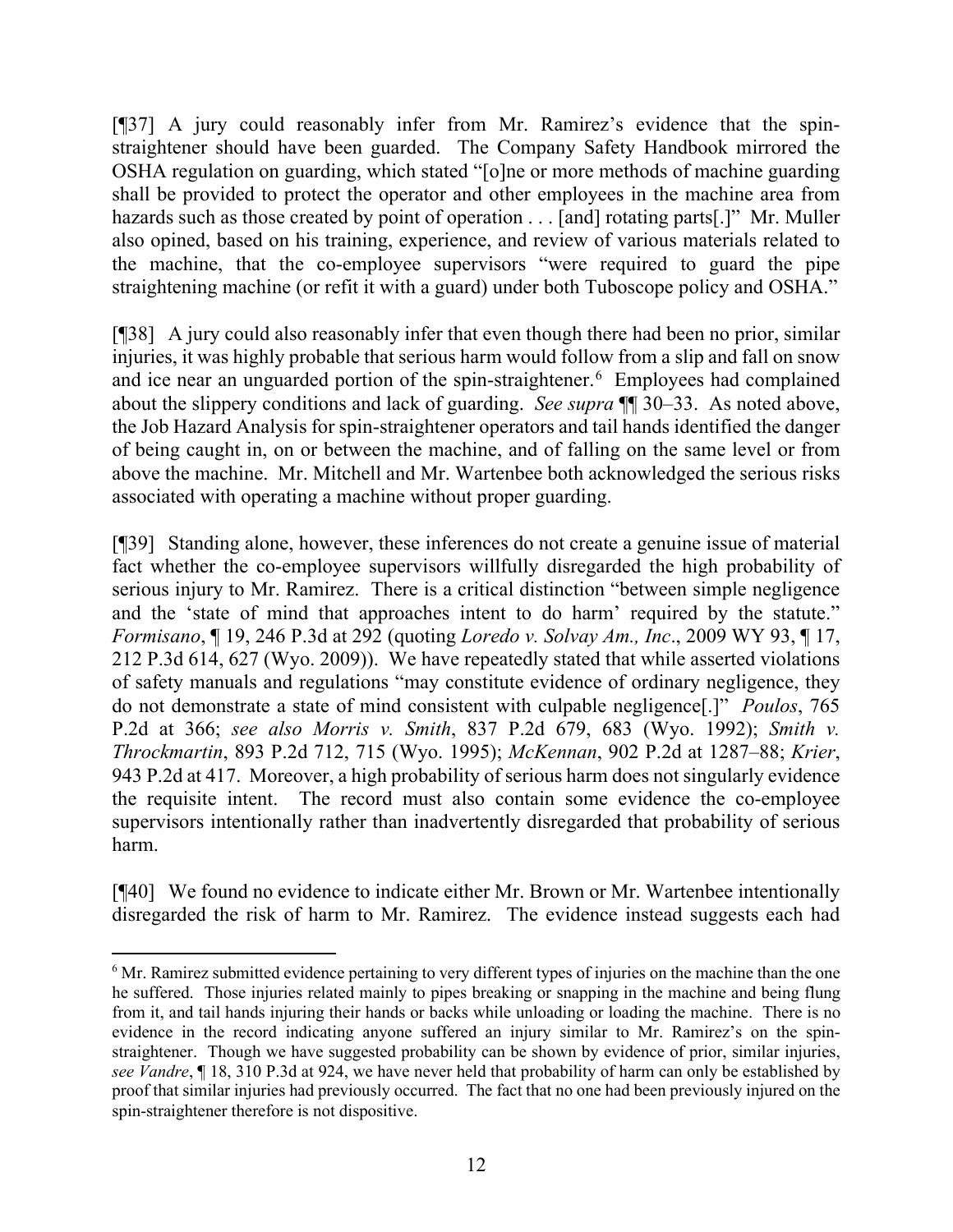knowledge of a hazardous condition and failed to correct it. Knowledge and inaction "is not sufficient to satisfy the much more stringent test of culpable negligence." *Loredo*, ¶ 17, 212 P.3d at 627 (quoting *Cockburn v. Terra Resources, Inc.*, 794 P.2d 1334, 1344 (Wyo. 1990)). Viewing the evidence and related inferences in a light most favorable to Mr. Ramirez, the most that can be said about Mr. Brown's and Mr. Wartenbee's conduct is they had more attenuated knowledge of Tuboscope employees' complaints concerning the uncovered and unguarded portions of the spin-straightener than did Mr. Mitchell, and they failed to address those concerns. Their failure to cover or guard the spin-straightener under these circumstances may constitute ordinary negligence, but the circumstances do not establish a state of mind consistent with culpable negligence. *Id.* Mr. Brown and Mr. Wartenbee are therefore entitled to judgment as a matter of law.

[¶41] Mr. Ramirez did, however, present a modicum of evidence sufficient to distinguish Mr. Mitchell's conduct from Mr. Brown's, the other on-site supervisor's, conduct. It is this evidence and distinction which prevents us from affirming summary judgment in Mr. Mitchell's favor.

[¶42] Like Mr. Brown, Mr. Mitchell adamantly denied receiving complaints about the spin-straightener. Mr. Ramirez submitted evidence squarely contradicting both Mr. Brown's and Mr. Mitchell's denials. *See supra* ¶¶ 30–33. But, unlike the evidence pertaining to Mr. Brown, it is undisputed that Mr. Mitchell was supposed to report any complaints he received to Mr. Brown and Mr. Wartenbee. The record suggests he reported none of the complaints concerning the spin-straightener to either Mr. Brown or Mr. Wartenbee. If proven true, Mr. Mitchell's failure to report verbal complaints or submit stop cards could reflect an intent not to act, in willful disregard of the serious risk posed to Mr. Ramirez and others. *See Case*, 776 P.2d at 195–96 ("We can reasonably infer that Largent's destruction of the maintenance request and his failure to act may have risen to the level of an intent to not act, 'in reckless disregard of the consequences, and under such circumstances and conditions that a reasonable man would know, or have reason to know, that such conduct would, in a high degree of probability, result in substantial harm to [Case]."").

[¶43] "When 'the evidence leads to conflicting interpretations or if reasonable minds might differ, summary judgment is improper.'" *Herrera*, ¶ 17, 334 P.3d at 1230 (quoting *Jasper v. Brinckerhoff*, 2008 WY 32, ¶ 10, 179 P.3d 857, 862 (Wyo. 2008)). This record contains conflicting evidence as to the nature and number of complaints Mr. Mitchell received and whether he reported any of those complaints to Mr. Brown or Mr. Wartenbee, who could then have decided whether and, if so, how to address the employees' safety concerns. Looking at the record from the vantage point most favorable to Mr. Ramirez, and giving him the benefit of all favorable inferences as we must when reviewing an order on summary judgment, the evidence indicates Mr. Mitchell was uniquely aware of multiple safety concerns about the spin-straightener, including concerns about slipping and falling and the lack of adequate guarding. Yet Mr. Mitchell failed to report those concerns to the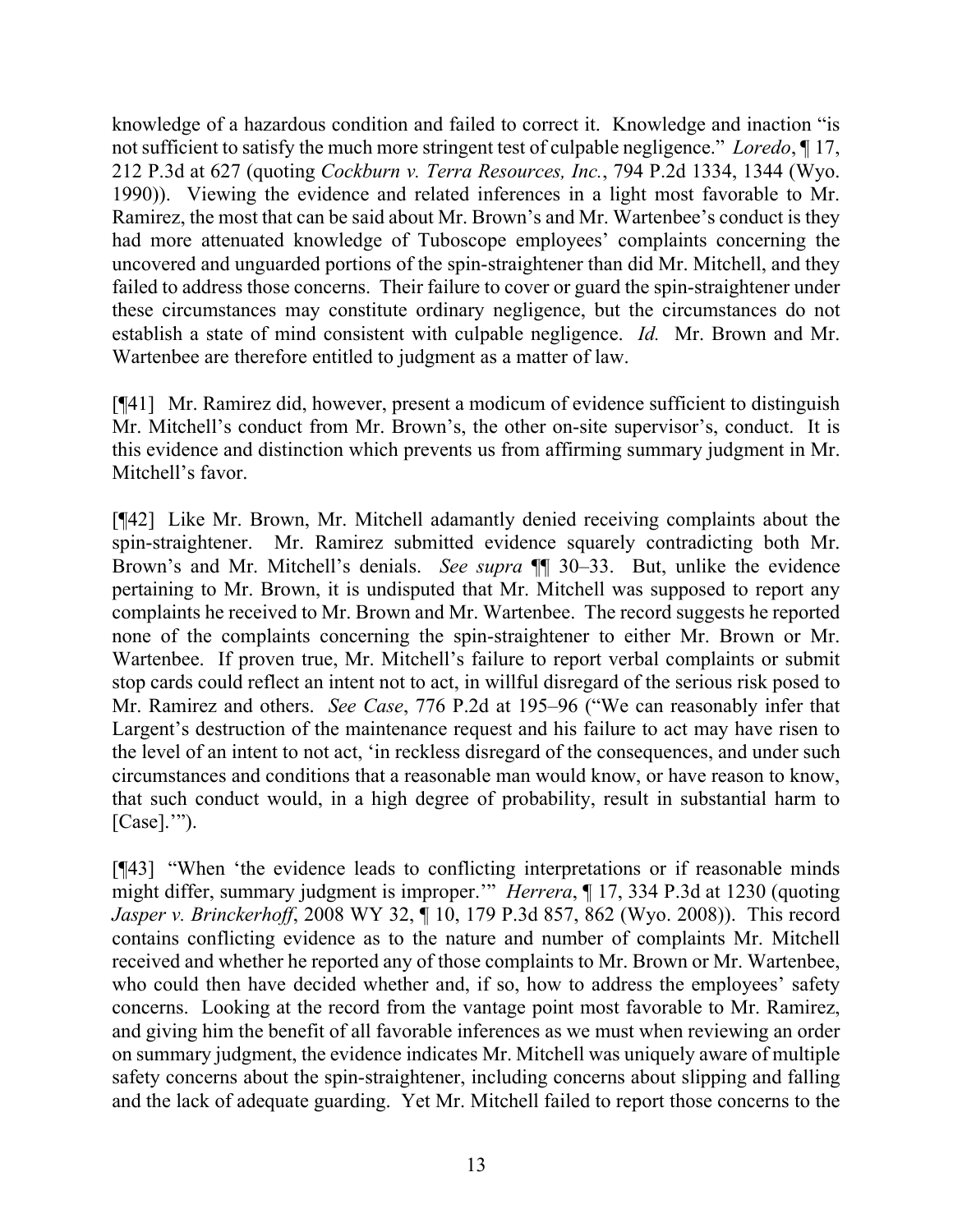other supervisors as he was supposed to do. We conclude the facts as to whether Mr. Mitchell's inaction was willful or merely inadvertent are in genuine dispute and should be decided by a jury after receiving and evaluating all the evidence and testimony. *Id. ¶* 18, 334 P.3d at 1230; *Formisano*, ¶ 17, 246 P.3d at 291; *Bertagnolli*, ¶ 17, 67 P.3d at 633.

### *CONCLUSION*

[¶44] Mr. Ramirez failed to establish any genuine issues of material fact whether Mr. Brown and Mr. Wartenbee willfully disregarded the need to act despite awareness of the high probability the spin-straightener could cause serious injury or death. Consequently, they are entitled to judgment as a matter of law and are immune from liability for Mr. Ramirez's injury.

[¶45] While our decision should not be read to prejudge the evidence or strength of Mr. Ramirez's claim against Mr. Mitchell, Mr. Ramirez did establish genuine issues of material fact against Mr. Mitchell as to each of the three co-employee liability requirements. We therefore affirm the district court's order granting summary judgment to Mr. Brown and Mr. Wartenbee, but reverse its order granting summary judgment to Mr. Mitchell, and remand the claim against Mr. Mitchell for trial.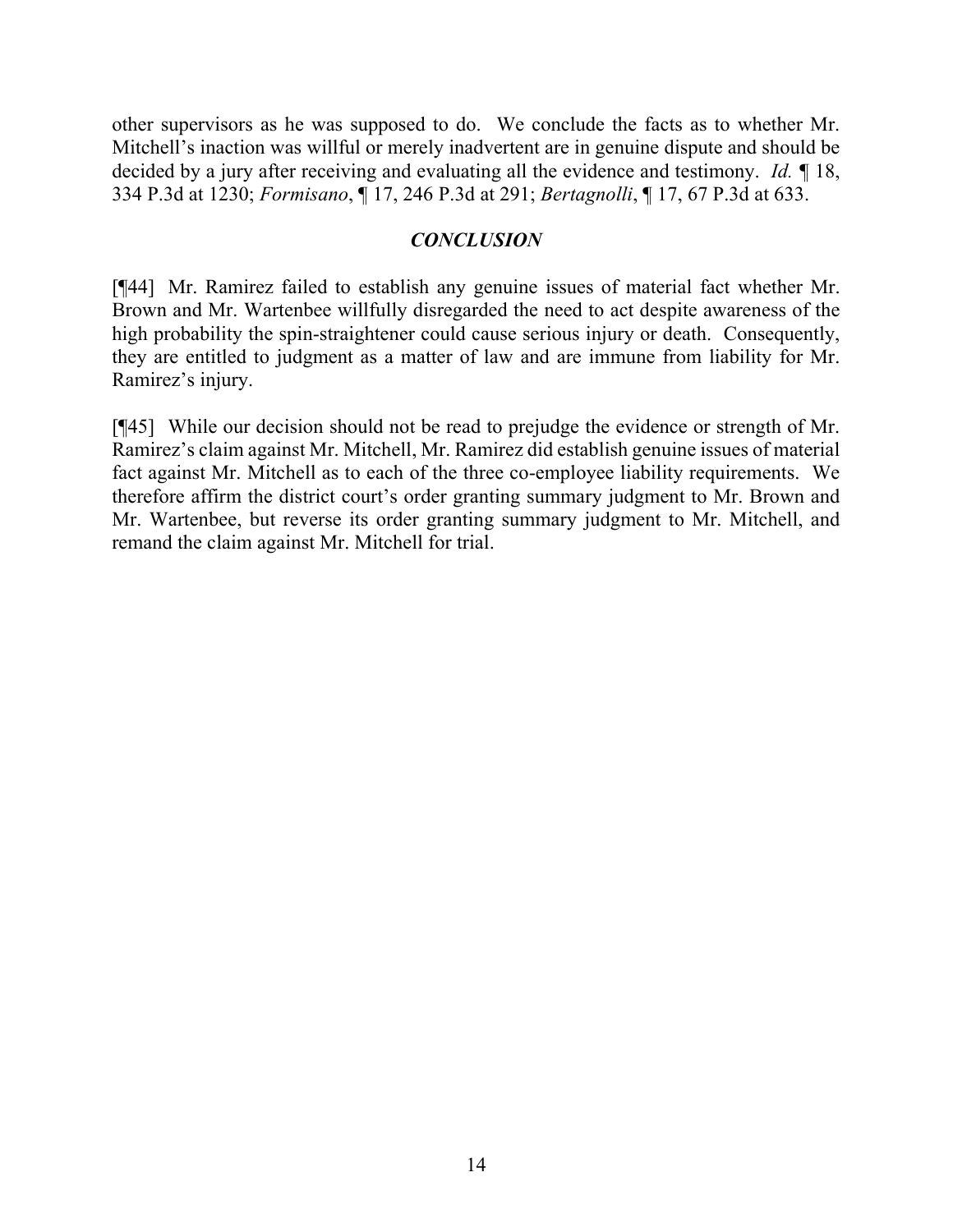**FOX, Justice,** concurring in part and dissenting in part, in which **KAUTZ, Justice,** joins.

[¶46] The majority significantly lowers the bar for finding co-employee liability when it concludes that there are genuine issues of material fact with respect to Mr. Ramirez's claims against Mr. Mitchell. I therefore dissent to that portion of the majority opinion.

[¶47] We begin with the recognition that the Wyoming Worker's Compensation Act provides rights and remedies "in lieu of" any other rights and remedies a covered employee may have against an employer for on-the-job injuries. *Formisano v. Gaston*, 2011 WY 8, ¶ 15, 246 P.3d 286, 290 (Wyo. 2011); Wyo. Stat. Ann. § 27-14-104(a) (LexisNexis 2019). The legislature created an exception to employer and co-employee immunity when coemployees "intentionally act to cause physical harm or injury to the injured employee." Wyo. Stat. Ann. § 27-14-104(a). As we have repeatedly recognized, a co-employee is not liable if he is merely negligent. *Formisano*, 2011 WY 8, ¶ 16, 246 P.3d at 290; *Cockburn v. Terra Resources, Inc.*, 794 P.2d 1334, 1344 (Wyo. 1990); *Herrera v. Phillipps*, 2014 WY 118, ¶ 18, 334 P.3d 1225, 1230 (Wyo. 2014). The majority correctly states that "willful and wanton misconduct" is required in order to find co-employee liability; and, in this case, that means there must be a genuine issue of material fact that Mr. Mitchell "(1) had knowledge of the hazard or serious nature of the risk the spin-straightener presented to Mr. Ramirez, (2) [was] responsible for Mr. Ramirez's safety and work conditions, and (3) willfully disregarded the need to act despite [his] personal awareness of the high probability that serious injury or death may result . . . ." I have no dispute with the majority's statement of the law governing co-employee liability, but I differ with its application of the law to the facts of this case.

[¶48] The majority relies on various complaints regarding "the very conditions that contributed to Mr. Ramirez's injury." Those complaints consisted of: two requests by Mr. Ramirez to extend the covering adjacent to the spin-straightener to avoid slipping and falling; Mr. Peterson's discussion with Mr. Mitchell that "it would be a good idea" to cover the area; Mr. Gudino's report about extending the cover, and that the pipe straightener "needed guards"; Mr. Willden's report to Mr. Mitchell that he thought the spin-straightener should be covered and guarded. This, the majority concludes, is sufficient to determine there are genuine issues of material fact that Mr. Mitchell had knowledge "there was a high probability that Mr. Ramirez was in danger of serious injury . . . ." I disagree.

[¶49] These vague and non-contemporaneous reports do not rise to the level of any of the evidence supporting the knowledge element in our precedent. In *Bertagnolli v. Louderback*, 2003 WY 50, 67 P.3d 627 (Wyo. 2003), our seminal co-employee liability case, the co-employee supervisors were well aware of the mine's policy, practice, and custom that it was unsafe to work on the shuttle belt unless it was locked out; they recognized the "extremely hazardous nature of work done in and around the energized shuttle belt"; and they were aware "of numerous ways a worker could be injured through amputation of body parts or even loss of life." *Id.* at ¶¶ 21, 24, 67 P.3d at 634-35. Further,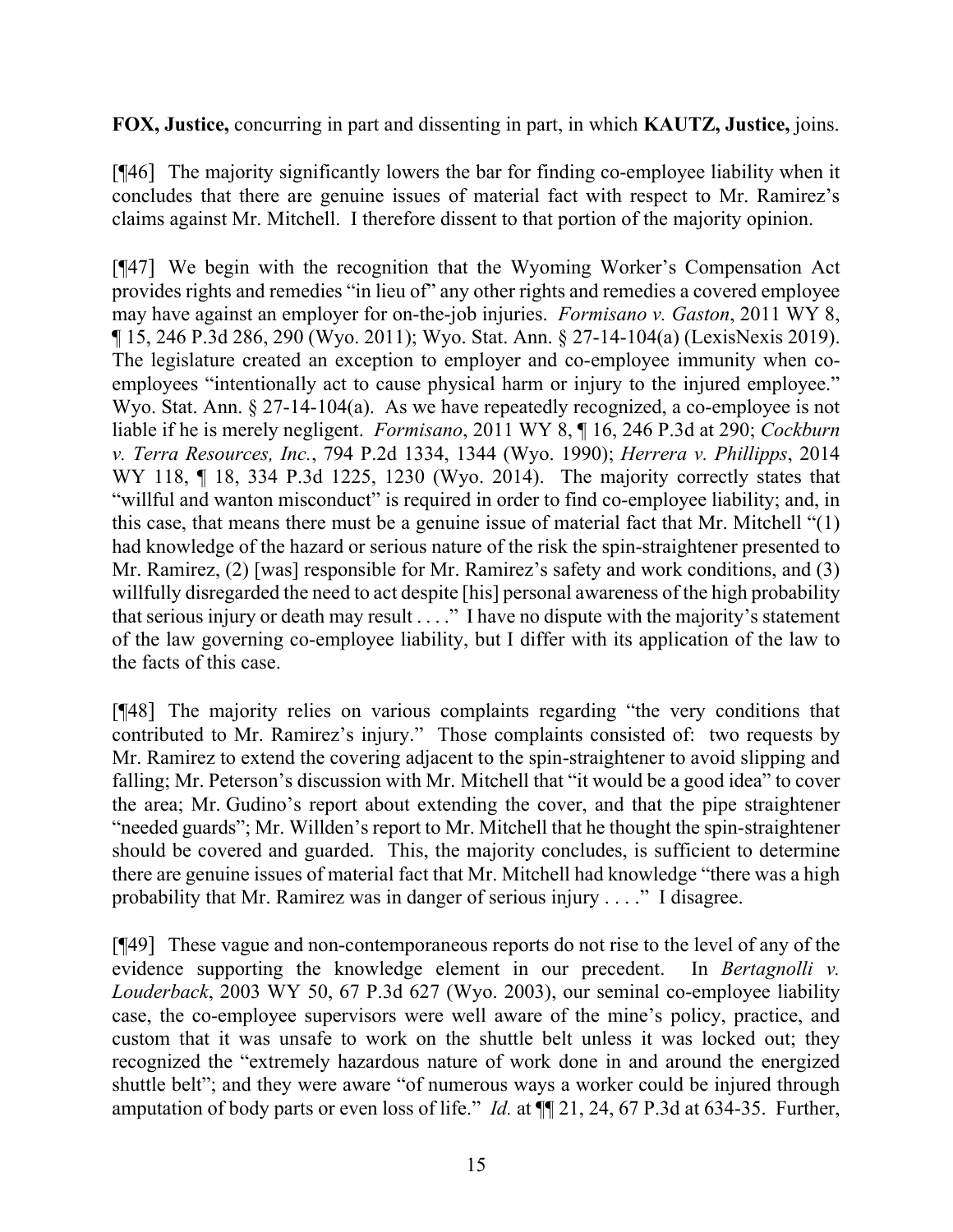when Mr. Bertagnolli objected to working on the shuttle belt unless it was locked out, his supervisors instructed him to proceed, which he did under threat of being fired. *Id.* at ¶ 21, 67 P.3d at 634. In *Bertagnolli*, we relied on *Case v. Goss*, where we reversed summary judgment in favor of the co-employee supervisors who had been "apprised of the dangerous condition, failed to take reasonable steps to remedy [it], and overtly threatened to fire the reporting employee who was ultimately injured." *Id.* at ¶ 18, 67 P.3d at 633 (citing *Case v. Goss*, 776 P.2d 188 (Wyo. 1989)).[7](#page-16-0) Similarly, in *Hannifan v. American Nat'l Bank of Cheyenne*, 2008 WY 65, ¶ 22, 185 P.3d 679, 689 (Wyo. 2008), the mine high walls were "inherently dangerous," and those where Mr. Butts was working were especially so because they were too steep and not in compliance with the mine plan. The location where Mr. Butts was working was the only one at the coal mine without catch benches, the benches that did exist were too full to be effective, and the boxcut was too narrow. There had been a prior "slough incident" like the one that injured Mr. Butts, which "gave an early warning of nascent problems with the high walls," but nothing was done to address those problems. The equipment Mr. Butts was operating did not have the required safety systems. *Id.* at  $\sqrt{22}$ , 185 P.3d at 689. And again, the co-employee supervisors had been specifically warned about the danger of the situation, in this case by the safety advisor, on the day preceding the accident that injured Mr. Butts. In *Herrera*, 2014 WY 118, 334 P.3d 1225, the co-employee supervisor violated express policy on the amount of pipe exposed and the requirement that it be anchored and, when Mr. Herrera suggested the procedure was unsafe and that the pressure be turned off before proceeding, his supervisor told him, "I am the boss, and you will do what I say." *Id.* at ¶ 19, 334 P.3d at 1231.

[¶50] In each of these cases, the co-employee supervisors had knowledge of the specific dangerous conditions or instrumentality that caused injury to the plaintiffs, including being told specifically either by the injured worker or by a safety advisor, at or near the time of the injury, that this particular activity was unsafe. There are simply no facts to support such a finding in this case.

[¶51] Instead, the facts here more closely resemble those in the many cases where we have found the co-employee did not have sufficient knowledge of the hazard or serious nature of the risk involved. In *Cockburn*, 794 P.2d 1334, we affirmed summary judgment in favor of the co-employee even though the injured worker had expressed his concern to his supervisor that the alligator tails, which eventually caused his injury, were "like a sled," and his supervisor responded, "You let me take care of the rig." *Id.* at 1344. The Court, giving the plaintiff the appropriate inferences on summary judgment, concluded the supervisor "was aware of a dangerous condition relating to the 'alligator tails' prior to the accident, and he failed to remedy the problem in fulfillment of his duty." *Id.* Although

<span id="page-16-0"></span><sup>7</sup> *Case* was decided under an earlier version of the statute, but we held in *Bertagnolli* that "the amended standard of 'intentionally act to cause physical harm or injury' equates to willful and wanton misconduct." 2003 WY 50, ¶ 15, 67 P.3d at 632.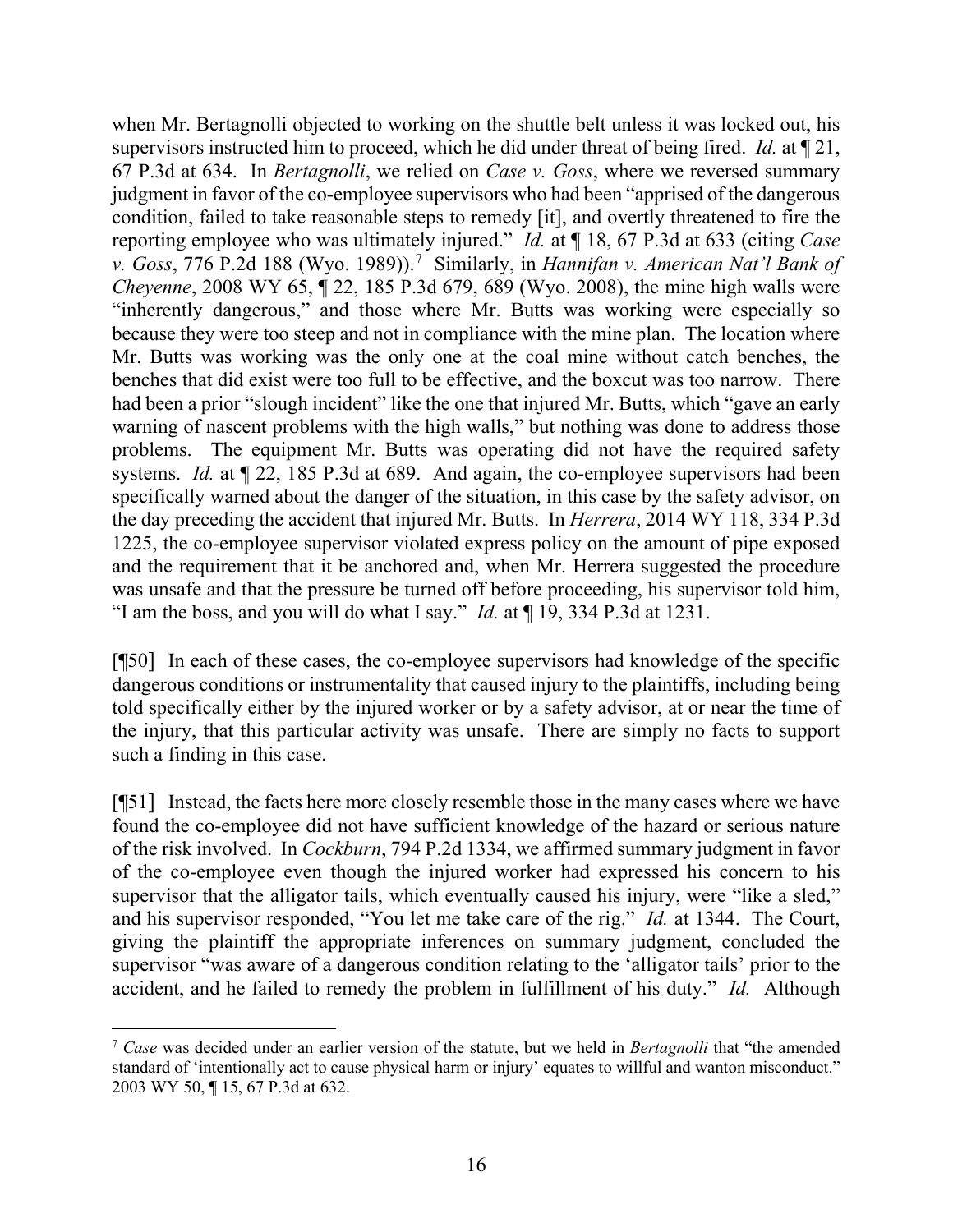that may have been enough to meet a negligence standard, the Court held it was "not sufficient to satisfy the much more stringent test of culpable negligence." *Id.*<sup>[8](#page-17-0)</sup> In *Smith v. Throckmartin*, 893 P.2d 712 (Wyo. 1995), the worker and his co-employee supervisor were loading sand into a sanding truck. The co-employee operating the backhoe struck the metal bar the worker was holding, and the worker lost his balance and fell from the truck. *Id.* at 713. We affirmed summary judgment in favor of the co-employee, concluding there was no "extreme departure from ordinary care, in a situation where a high degree of danger is apparent." *Id.* at 714 (quoting *Case*, 776 P.2d at 191). In *McKennan v. Newman*, 902 P.2d 1285 (Wyo. 1995), we affirmed summary judgment in favor of the co-employee supervisors because the worker did not produce evidence the co-employees "acted with knowledge of the particular danger posed to [the worker] by the chip-augur or that the danger was so obvious that the risk of [the worker's] death was highly probable to result." Instead, "[t]he evidence [was] uncontroverted that there were no previous injuries or deaths associated with the augur which would have put appellees on notice of its dangerous nature." *Id*. at 1288.

[¶52] In *Loredo v. Solvay America, Inc.*, 2009 WY 93, 212 P.3d 614 (Wyo. 2009), the worker was injured when tons of rock fell on him at a trona mine. *Id.* at ¶ 1, 212 P.3d at 616. The worker had been operating a roof bolter which was not functioning correctly, making it difficult to steer. His co-employee supervisor knew of the roof bolter's malfunction, but instructed the worker to proceed until repairs could be made. The worker had also told him on previous occasions "that the sequence and method of mining being used required him to go into areas where the mine roof was not yet bolted," which he knew was dangerous. *Id.* at  $\llbracket 9, 212 \text{ P.3d}$  at 618. The worker did end up in an unbolted area, where he was injured. The district court found that, "just prior to his accident," the worker did not inform his supervisor that the roof bolter was unsafe to operate because of the malfunction and, although the worker informed his supervisor of his concern for his safety, the supervisor "never threatened [the worker] with a disciplinary action for notifying him of the" defect. *Id.* at ¶ 17, 212 P.3d at 629. We affirmed summary judgment in favor of the co-employee. *Id.* at ¶ 18, 212 P.3d at 629. In *Formisano*, 2011 WY 8, 246 P.3d 286, we concluded that driving home after a long day's work, which resulted in the co-employee falling asleep and causing an accident, did not rise to the level of an intentional act, or that "a reasonable person would know, or have reason to know that such conduct would, in a high degree of probability, result in harm to another." *Id.* at ¶ 16, 246 P.3d at 291 (citation omitted). In *Van Patten v. Gipson*, 2011 WY 98, 253 P.3d 505 (Wyo. 2011), the worker on a drilling rig was instructed to put on a harness and be hoisted above the rig floor to clean the derrick. The co-employees then discovered that it would first be necessary to free the tugger line, so they raised the worker in the harness up under the derrickboard, where, through a series of unfortunate events, the worker was hoisted into the derrickboard and sustained a compression fracture of the thoracic spine. *Id.* at ¶¶ 4-6, 253 P.3d at 506-

<span id="page-17-0"></span><sup>&</sup>lt;sup>8</sup> The Court held its "ruling may be particularly appropriate since the 'alligator tails' had been repeatedly used without any incident." *Cockburn*, 794 P.2d at 1344.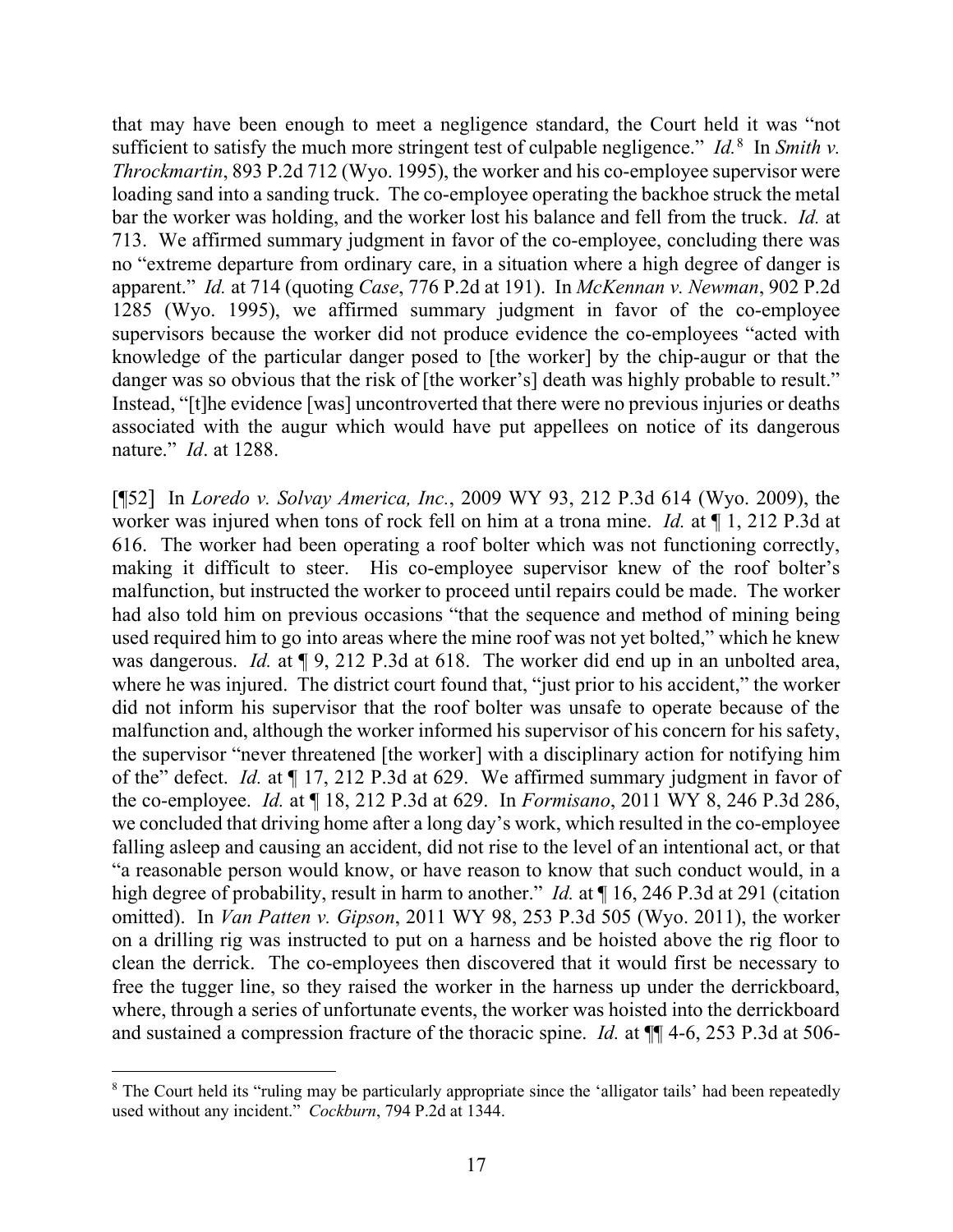07. The worker had asked his supervisors whether they needed to do a job safety analysis or pre-job checklist, which they did not think was necessary (in fact, it was a violation of company policy not to do so). *Id.* at ¶¶ 7, 17, 253 P.3d at 507, 509. We affirmed summary judgment in favor of the co-employees, concluding there was no evidence they "had knowledge of, and intentionally disregarded, the danger associated with using" the harness in the manner they did; there was no evidence that the worker had objected to using the harness in that manner, "pointed out the danger of doing so or expressed concern for his safety"; there was evidence other workers had done the same thing before without injury; and, unlike in *Hannifan*, there was no warning to co-employee supervisors by a previous injury to another worker, refusal of other workers to work in that area, or expressions of concern to supervisors by still other employees. *Id.* at  $\P$  27, 30, 253 P.3d at 511-12. Finally, in *Vandre v. Kuznia*, 2013 WY 127, 310 P.3d 919 (Wyo. 2013), the worker was injured when he was hit and dragged by a road-paving machine. *Id.* at ¶ 3, 310 P.3d at 920. The driver of the paver had indicated that he did not like driving it because it had a blind spot; nevertheless, the co-employee supervisors instructed him to proceed, and the worker was struck. We held that the co-employees' conduct "may arguably have been a thoughtless error in judgment, [but that it did] not rise to the level of willful misconduct." *Id.* at  $\P$  18, 310 P.3d at 924. Although they were aware of the blind spot, there was "no evidence demonstrating that [they] knew of the hazard or serious nature of the risk involved in directing [the driver] to move the paver under the circumstances." *Id.* We held:

> Unlike *Bertagnolli*, where evidence established the supervisors' knowledge of the general risks of working near the shuttle belt, here the evidence shows the risk that someone would be hit by the paver during mobilization was a mere possibility that had never happened before. The danger involved in driving the paver was not obvious and the risk of Vandre's injuries were not highly probable.

### *Id.*

[¶53] The facts of this case are much more like those in the *Cockburn*-to-*Vandre* line of cases than the *Case*-to-*Herrera* line. Here, the spin-straightener had been in operation for roughly 30 years without any similar accident. Mr. Ramirez had operated the spinstraightener regularly for approximately three years, he considered himself an expert at operating the spin-straightener, and he requested to operate it because he wanted the overtime. Although he testified he had suggested, prior to the time of the accident, a better covering was needed to avoid the accumulation of snow and ice, he had operated it on many occasions when snow and ice was present, he never indicated a concern for falling into the machine, and he never complained that the guarding was inadequate. He acknowledged it was his responsibility to clear the snow away from his work area. He did not object to operating the machine on the day of the accident, and there is no suggestion he was instructed to proceed over any objection. Two workers testified they turned in "stop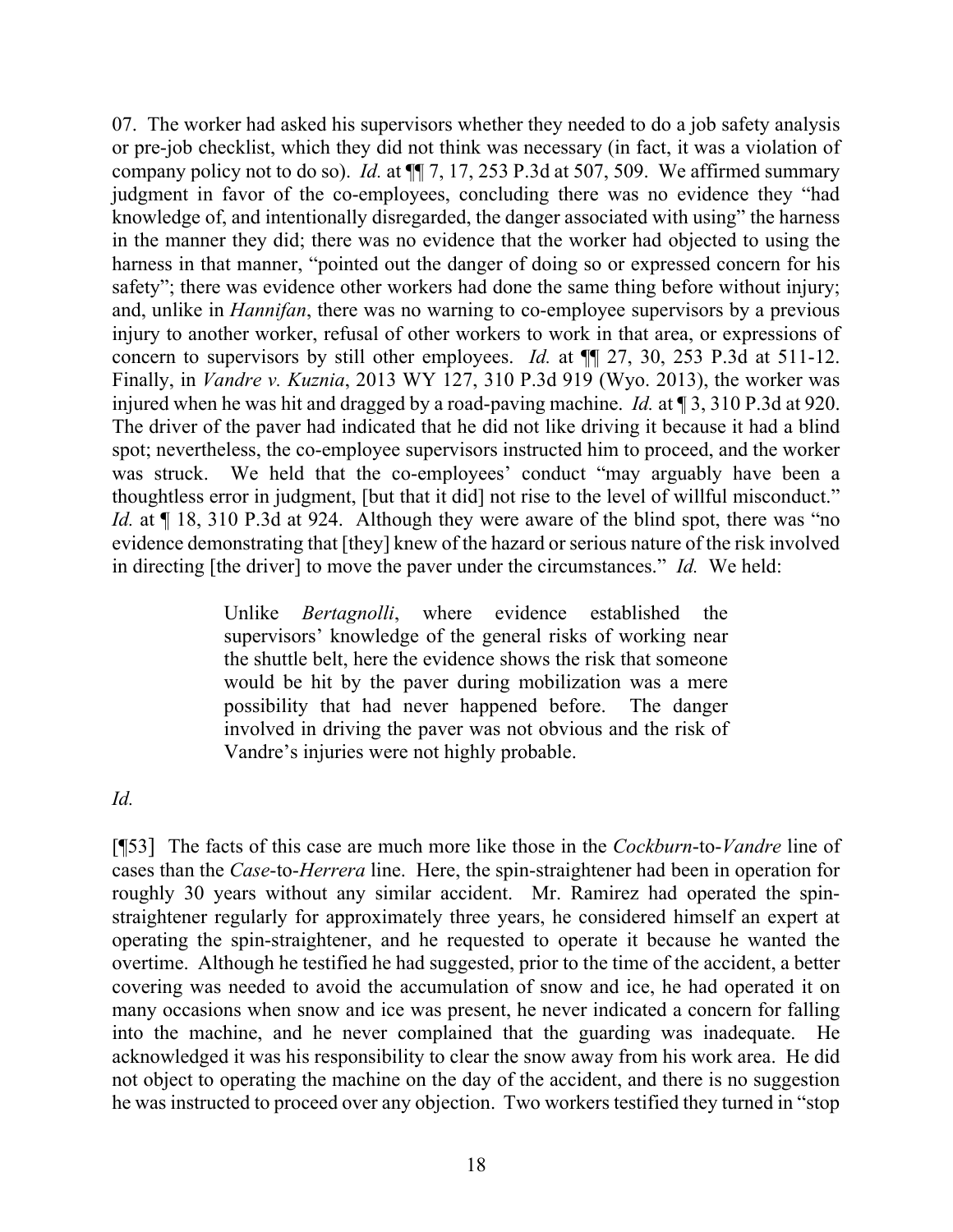cards" indicating the spin-straightener needed guarding at some time prior to the accident, but without any specificity about the concern regarding guards.

[¶54] These facts do not rise to the level of notice the co-employee supervisor received in *Cockburn*, where the injured worker had specifically told his supervisor the alligator tails were "like a sled," and we nevertheless held that the worker had not met the culpable negligence standard. The notice here, like the notice in *McKennan*, is insufficient to raise a genuine issue of material fact that Mr. Mitchell "acted with knowledge of the *particular* danger posed . . . ." *McKennan*, 902 P.2d at 1288 (emphasis added). These facts are much more like those in *Vandre*, where the supervisors were aware of the dangers of the blind spot on the paver, they had overridden the driver's concerns about driving the paver, but there was no evidence they knew of the danger of moving the paver "*under the circumstances*." *Vandre*, 2013 WY 127, ¶ 18, 310 P.3d at 924 (emphasis added). Instead, Mr. Ramirez's accident was a "mere possibility that had never happened before." Our caselaw is clear that the knowledge required for finding co-employee liability must be more particularized than the vague and general notice that, giving Mr. Ramirez all favorable inferences, Mr. Mitchell received regarding the spin-straightener. Here, as in *Vandre*, the dangers of operating the spin-straightener were not obvious and the risks of Mr. Ramirez's injury were not highly probable. This is particularly true when there were no prior injuries, and no contemporaneous objection to a potentially dangerous situation. Mr. Ramirez went about operating the machine as he had for three years (though without clearing the snow this time). Mr. Mitchell, like the co-employee supervisor in *Loredo*, had been informed of two separate concerns—the risk of slipping on snow and ice and the need for a guard on the spin-straightener. In *Loredo*, we held that two separate concerns aligning to result in a very unfortunate accident when rock fell onto the worker from the mine roof did not create the requisite knowledge on the part of the supervisor. Likewise, the separate and noncontemporaneous complaints of slipping on snow and an unguarded machine do not create the requisite knowledge on Mr. Mitchell's part.<sup>[9](#page-19-0)</sup> Mr. Mitchell testified that he believed the spin-straightener operation was safe. The burden then shifted to Mr. Ramirez to present evidence showing that there are genuine issues of material fact that Mr. Mitchell had notice that there was a high probability of serious injury to Mr. Ramirez. I would conclude he has not met that burden.

[¶55] Because I would not find the knowledge element is met, I would not proceed to the willful disregard element, but I would certainly dispute the majority's conclusion that Mr. Mitchell's failure to report the complaints up the chain of command is a sufficient basis for finding "an intent not to act, in willful disregard of the serious risk posed to Mr. Ramirez and others." First, as discussed above, the "serious risk" was not as apparent as the law

<span id="page-19-0"></span><sup>&</sup>lt;sup>9</sup> Although the majority relies in part on the inference that the lack of guarding was a violation of the Company Safety Handbook and OSHA regulation, it also concedes that such violation "may constitute evidence of ordinary negligence, [but] do not demonstrate a state of mind consistent with culpable negligence."